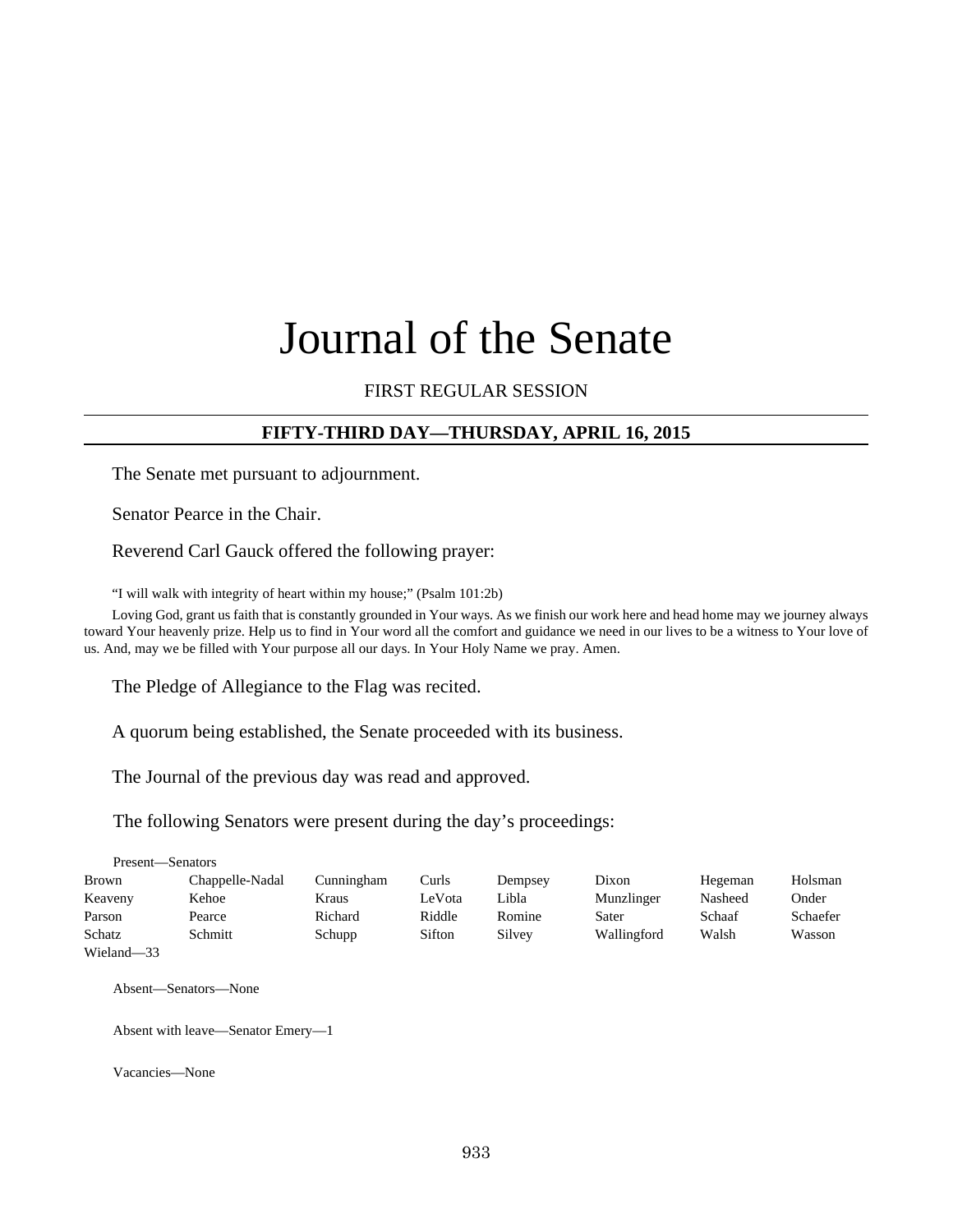#### **RESOLUTIONS**

On behalf of Senator Emery, Senator Richard offered Senate Resolution No. 819, regarding the One Hundred Thirtieth Anniversary of Southwest Community Services, Nevada, which was adopted.

Senator Curls offered Senate Resolution No. 820, regarding the Fiftieth Wedding Anniversary of Reverend and Mrs. John Modest Miles, Kansas City, which was adopted.

Senator Wasson offered Senate Resolution No. 821, regarding Jay Osborne, which was adopted.

#### **REPORTS OF STANDING COMMITTEES**

Senator Dempsey, Chairman of the Committee on Gubernatorial Appointments, submitted the following reports, reading of which was waived:

Mr. President: Your Committee on Gubernatorial Appointments, to which were referred the following appointments, begs leave to report that it has considered the same and recommends that the Senate do give its advice and consent to the following:

Lane J. Roberts, as Director of the Department of Public Safety;

Also,

Robert Hartnett, as Chairman of the Missouri Board for Architects, Professional Engineers, Professional Land Surveyors and Professional Landscape Architects;

Also,

Kelley F. Farrell, as a member of the Bi-State Development Agency of the Missouri-Illinois Metropolitan District; and

Vanessa F. Cooksey, Independent, as a member of the Harris-Stowe State University Board of Regents.

Senator Dempsey requested unanimous consent of the Senate to vote on the above reports in one motion. There being no objection, the request was granted.

Senator Dempsey moved that the committee reports be adopted, and the Senate do give its advice and consent to the above appointments, which motion prevailed.

Senator Cunningham, Chairman of the Committee on Governmental Accountability and Fiscal Oversight, submitted the following reports:

Mr. President: Your Committee on Governmental Accountability and Fiscal Oversight, to which were referred **SB 401**, **SB 389** and **SB 155** begs leave to report that it has considered the same and recommends that the bills do pass.

#### **SENATE BILLS FOR PERFECTION**

Senator Munzlinger moved that **SB 339** be called from the Informal Calendar and taken up for perfection, which motion prevailed.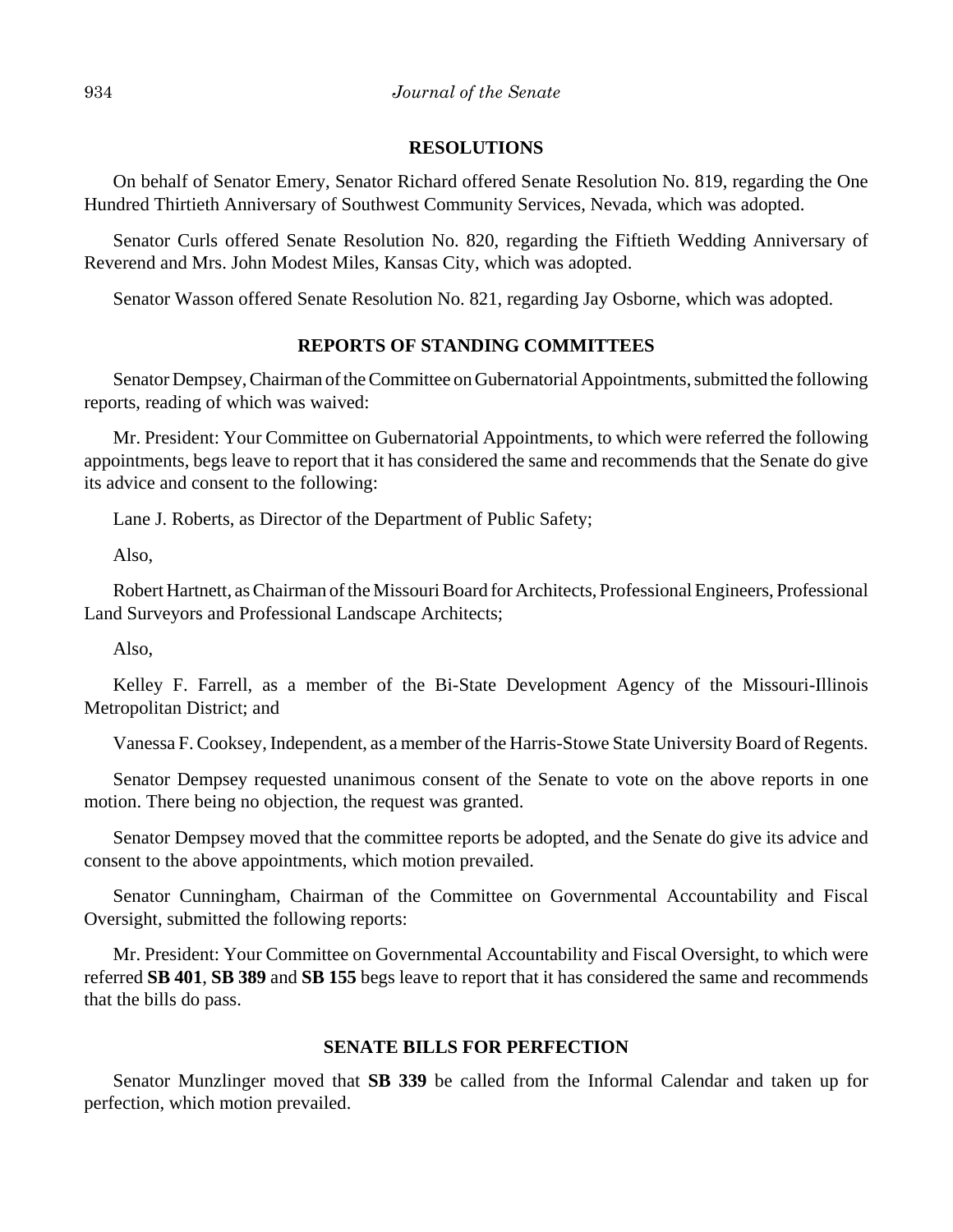Senator Munzlinger offered **SS** for **SB 339**, entitled:

## SENATE SUBSTITUTE FOR SENATE BILL NO. 339

An Act to repeal sections 153.030 and 231.444, RSMo, and to enact in lieu thereof three new sections relating to property taxation.

Senator Munzlinger moved that **SS** for **SB 339** be adopted.

At the request of Senator Munzlinger, **SB 339**, with **SS** (pending), was placed on the Informal Calendar.

Senator Dempsey moved that **SB 475**, with **SS** (pending), be called from the Informal Calendar and again taken up for perfection, which motion prevailed.

Senator Hegeman assumed the Chair.

At the request of Senator Dempsey, **SS** for **SB 475** was withdrawn.

Senator Dempsey offered **SS No. 2** for **SB 475**, entitled:

## SENATE SUBSTITUTE NO. 2 FOR SENATE BILL NO. 475

An Act to repeal section 105.716, RSMo, and to enact in lieu thereof two new sections relating to the intervention of the general assembly in certain civil actions, with an emergency clause.

Senator Dempsey moved that **SS No. 2** for **SB 475** be adopted.

Senator Dempsey offered **SA 1**:

#### SENATE AMENDMENT NO. 1

Amend Senate Bill No. 475, Page 2, Section 21.415, Line 23, by inserting immediately after the word "if" the following: "**the senate or the house of representatives is named as a party in any civil action or**"; and further amend lines 25-26 by striking the following words: "involving a member or members of only one house of the general assembly"; and further amend line 26 by inserting after the word "such" the following: "**body or**"; and further amend line 28 by inserting after the word "the" the following: "**body or**".

Senator Dempsey moved that the above amendment be adopted, which motion prevailed.

Senator Dempsey moved that **SS No. 2** for **SB 475**, as amended, be adopted, which motion prevailed.

On motion of Senator Dempsey, **SS No. 2** for **SB 475**, as amended, was declared perfected and ordered printed.

Senator Parson moved that **SB 141** be called from the Informal Calendar and taken up for perfection, which motion prevailed.

On motion of Senator Parson, **SB 141** was declared perfected and ordered printed.

Senator Sater moved that **SB 457** be called from the Informal Calendar and taken up for perfection, which motion prevailed.

Senator Sater offered **SS** for **SB 457**, entitled: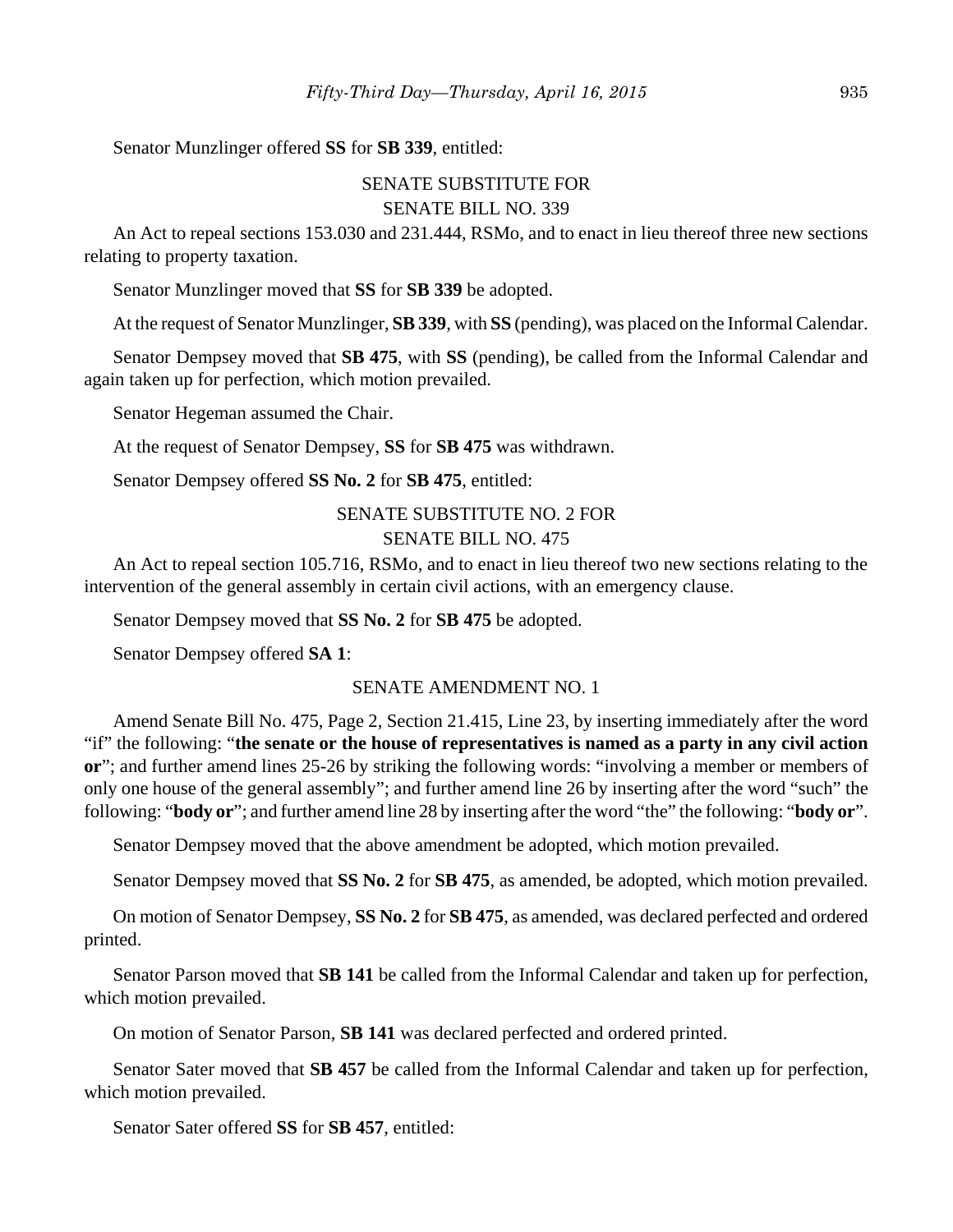## SENATE SUBSTITUTE FOR SENATE BILL NO. 457

An Act to repeal section 338.200, RSMo, and to enact in lieu thereof three new sections relating to pharmacy.

Senator Sater moved that **SS** for **SB 457** be adopted, which motion prevailed.

On motion of Senator Sater, **SS** for **SB 457** was declared perfected and ordered printed.

Senator Curls moved that **SB 430** be called from the Informal Calendar and taken up for perfection, which motion prevailed.

On motion of Senator Curls, **SB 430** was declared perfected and ordered printed.

Senator Brown moved that **SB 539**, with **SCS**, be called from the Informal Calendar and taken up for perfection, which motion prevailed.

**SCS** for **SB 539**, entitled:

## SENATE COMMITTEE SUBSTITUTE FOR

## SENATE BILL NO. 539

An Act to amend chapter 49, RSMo, by adding thereto one new section relating to the authority of county officers to provide passport services.

Was taken up.

Senator Brown moved that **SCS** for **SB 539** be adopted, which motion prevailed.

On motion of Senator Brown, **SCS** for **SB 539** was declared perfected and ordered printed.

#### **THIRD READING OF SENATE BILLS**

**SB 155**, introduced by Senator Nasheed, entitled:

An Act to amend chapter 589, RSMo, by adding thereto one new section relating to neighborhood safety.

Was taken up.

On motion of Senator Nasheed, **SB 155** was read the 3rd time and passed by the following vote:

YEAS—Senators

| Brown      | Chappelle-Nadal | Cunningham | Curls  | Dempsey | Dixon       | Hegeman | Holsman  |
|------------|-----------------|------------|--------|---------|-------------|---------|----------|
| Keaveny    | Kehoe           | Kraus      | LeVota | Libla   | Munzlinger  | Nasheed | Onder    |
| Parson     | Pearce          | Richard    | Riddle | Romine  | Sater       | Schaaf  | Schaefer |
| Schatz     | Schmitt         | Schupp     | Sifton | Silvey  | Wallingford | Walsh   | Wasson   |
| Wieland-33 |                 |            |        |         |             |         |          |

NAYS—Senators—None

Absent—Senators—None

Absent with leave—Senator Emery—1

Vacancies—None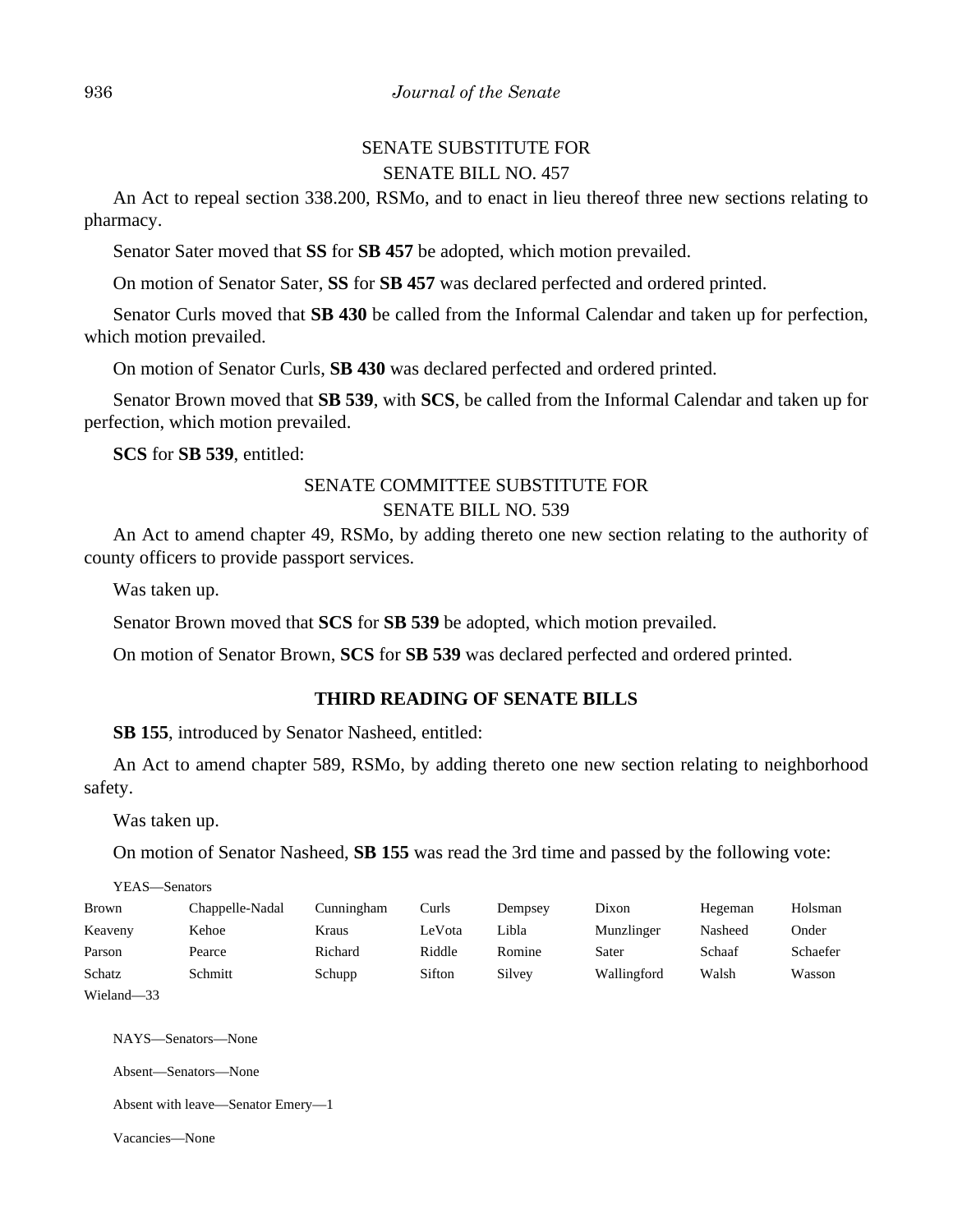The President declared the bill passed.

On motion of Senator Nasheed, title to the bill was agreed to.

Senator Nasheed moved that the vote by which the bill passed be reconsidered.

Senator Richard moved that motion lay on the table, which motion prevailed.

**SB 389**, introduced by Senators Silvey and Walsh, entitled:

An Act to repeal sections 34.040 and 136.055, RSMo, and to enact in lieu thereof two new sections relating to competitive bidding, with an emergency clause.

Was taken up by Senator Silvey.

On motion of Senator Silvey, **SB 389** was read the 3rd time and passed by the following vote:

YEAS—Senators

| Brown      | Chappelle-Nadal | Cunningham | Curls  | Dempsey | Dixon       | Hegeman | Holsman  |
|------------|-----------------|------------|--------|---------|-------------|---------|----------|
| Keaveny    | Kehoe           | Kraus      | LeVota | Libla   | Munzlinger  | Nasheed | Onder    |
| Parson     | Pearce          | Richard    | Riddle | Romine  | Sater       | Schaaf  | Schaefer |
| Schatz     | Schmitt         | Schupp     | Sifton | Silvey  | Wallingford | Walsh   | Wasson   |
| Wieland-33 |                 |            |        |         |             |         |          |

NAYS—Senators—None

Absent—Senators—None

Absent with leave—Senator Emery—1

Vacancies—None

The President declared the bill passed.

The emergency clause was adopted by the following vote:

YEAS—Senators

| <b>Brown</b>            | Chappelle-Nadal | Cunningham | Curls  | Dempsey | Dixon       | Hegeman | Holsman  |
|-------------------------|-----------------|------------|--------|---------|-------------|---------|----------|
| Keaveny                 | Kehoe           | Kraus      | LeVota | Libla   | Munzlinger  | Nasheed | Onder    |
| Parson                  | Pearce          | Richard    | Riddle | Romine  | Sater       | Schaaf  | Schaefer |
| Schatz                  | Schmitt         | Schupp     | Sifton | Silvey  | Wallingford | Walsh   | Wasson   |
| <b>TTT' 1</b><br>$\sim$ |                 |            |        |         |             |         |          |

Wieland—33

NAYS—Senators—None

Absent—Senators—None

Absent with leave—Senator Emery—1

Vacancies—None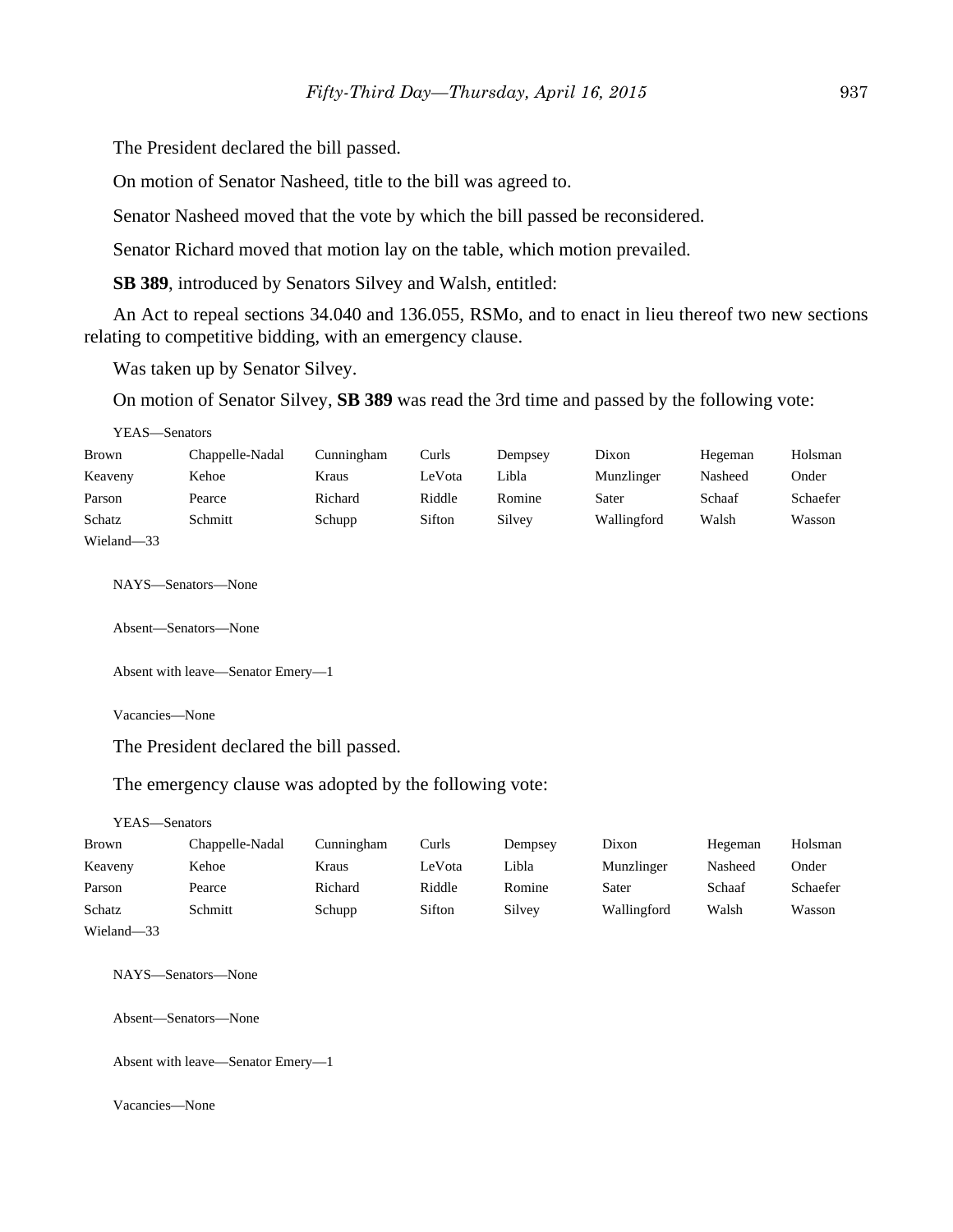On motion of Senator Silvey, title to the bill was agreed to.

Senator Silvey moved that the vote by which the bill passed be reconsidered.

Senator Richard moved that motion lay on the table, which motion prevailed.

**SCS** for **SB 328**, entitled:

## SENATE COMMITTEE SUBSTITUTE FOR SENATE BILL NO. 328

An Act to amend chapter 170, RSMo, by adding thereto two new sections relating to youth suicide awareness and prevention education.

Was taken up by Senator Schupp.

On motion of Senator Schupp, **SCS** for **SB 328** was read the 3rd time and passed by the following vote:

| YEAS—Senators |                 |            |        |         |             |         |          |
|---------------|-----------------|------------|--------|---------|-------------|---------|----------|
| <b>Brown</b>  | Chappelle-Nadal | Cunningham | Curls  | Dempsey | Dixon       | Hegeman | Holsman  |
| Keaveny       | Kehoe           | Kraus      | LeVota | Libla   | Munzlinger  | Nasheed | Onder    |
| Parson        | Pearce          | Richard    | Riddle | Romine  | Sater       | Schaaf  | Schaefer |
| Schatz        | Schmitt         | Schupp     | Sifton | Silvey  | Wallingford | Walsh   | Wasson   |
| Wieland-33    |                 |            |        |         |             |         |          |

NAYS—Senators—None

Absent—Senators—None

Absent with leave—Senator Emery—1

Vacancies—None

The President declared the bill passed.

On motion of Senator Schupp, title to the bill was agreed to.

Senator Schupp moved that the vote by which the bill passed be reconsidered.

Senator Richard moved that motion lay on the table, which motion prevailed.

**SCS** for **SB 190**, entitled:

## SENATE COMMITTEE SUBSTITUTE FOR SENATE BILL NO. 190

An Act to repeal section 92.402, RSMo, and to enact in lieu thereof one new section relating to public mass transportation sales taxes.

Was taken up by Senator Curls.

On motion of Senator Curls, **SCS** for **SB 190** was read the 3rd time and passed by the following vote: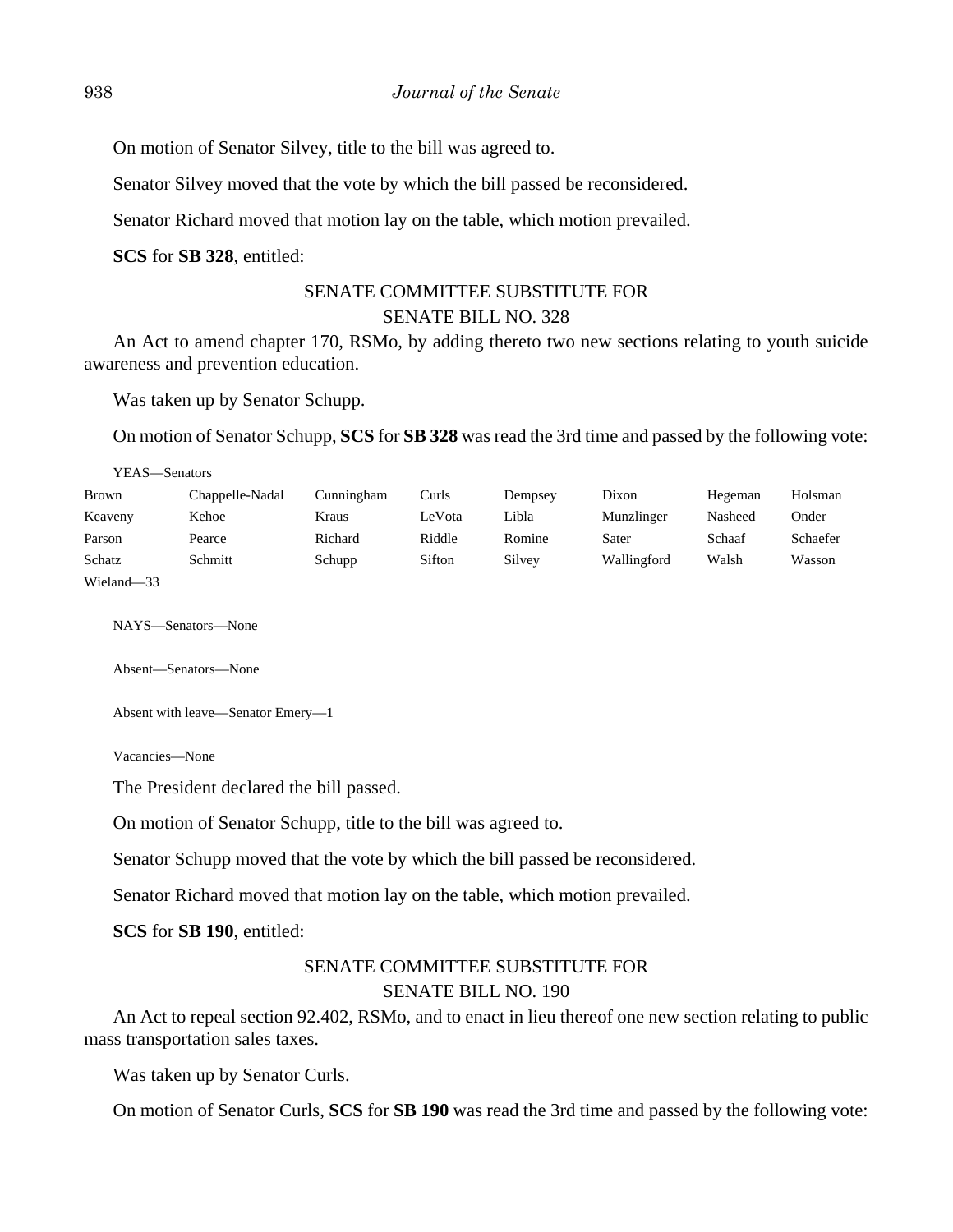YEAS—Senators

| Brown   | Chappelle-Nadal | Cunningham  | Curls  | Dempsey    | Dixon      | Hegeman | Holsman |
|---------|-----------------|-------------|--------|------------|------------|---------|---------|
| Keaveny | Kehoe           | LeVota      | Libla  | Munzlinger | Nasheed    | Onder   | Parson  |
| Pearce  | Richard         | Riddle      | Romine | Sater      | Schaaf     | Schatz  | Schupp  |
| Sifton  | Silvey          | Wallingford | Walsh  | Wasson     | Wieland-30 |         |         |
|         |                 |             |        |            |            |         |         |

NAYS—Senators

Kraus Schaefer Schmitt-3

Absent—Senators—None

Absent with leave—Senator Emery—1

Vacancies—None

The President declared the bill passed.

On motion of Senator Curls, title to the bill was agreed to.

Senator Curls moved that the vote by which the bill passed be reconsidered.

Senator Richard moved that motion lay on the table, which motion prevailed.

**SS** for **SB 365**, introduced by Senator Schmitt, entitled:

#### SENATE SUBSTITUTE FOR SENATE BILL NO. 365

An Act to amend chapter 162, RSMo, by adding thereto one new section relating to the special needs of certain individuals.

Was taken up.

On motion of Senator Schmitt, **SS** for **SB 365** was read the 3rd time and passed by the following vote:

YEAS—Senators

| <b>Brown</b> | Chappelle-Nadal | Cunningham | Curls  | Dempsey | Dixon       | Hegeman | Holsman  |
|--------------|-----------------|------------|--------|---------|-------------|---------|----------|
| Keaveny      | Kehoe           | Kraus      | LeVota | Libla   | Munzlinger  | Nasheed | Onder    |
| Parson       | Pearce          | Richard    | Riddle | Romine  | Sater       | Schaaf  | Schaefer |
| Schatz       | Schmitt         | Schupp     | Sifton | Silvey  | Wallingford | Walsh   | Wasson   |
| Wieland-33   |                 |            |        |         |             |         |          |

NAYS—Senators—None

Absent—Senators—None

Absent with leave—Senator Emery—1

Vacancies—None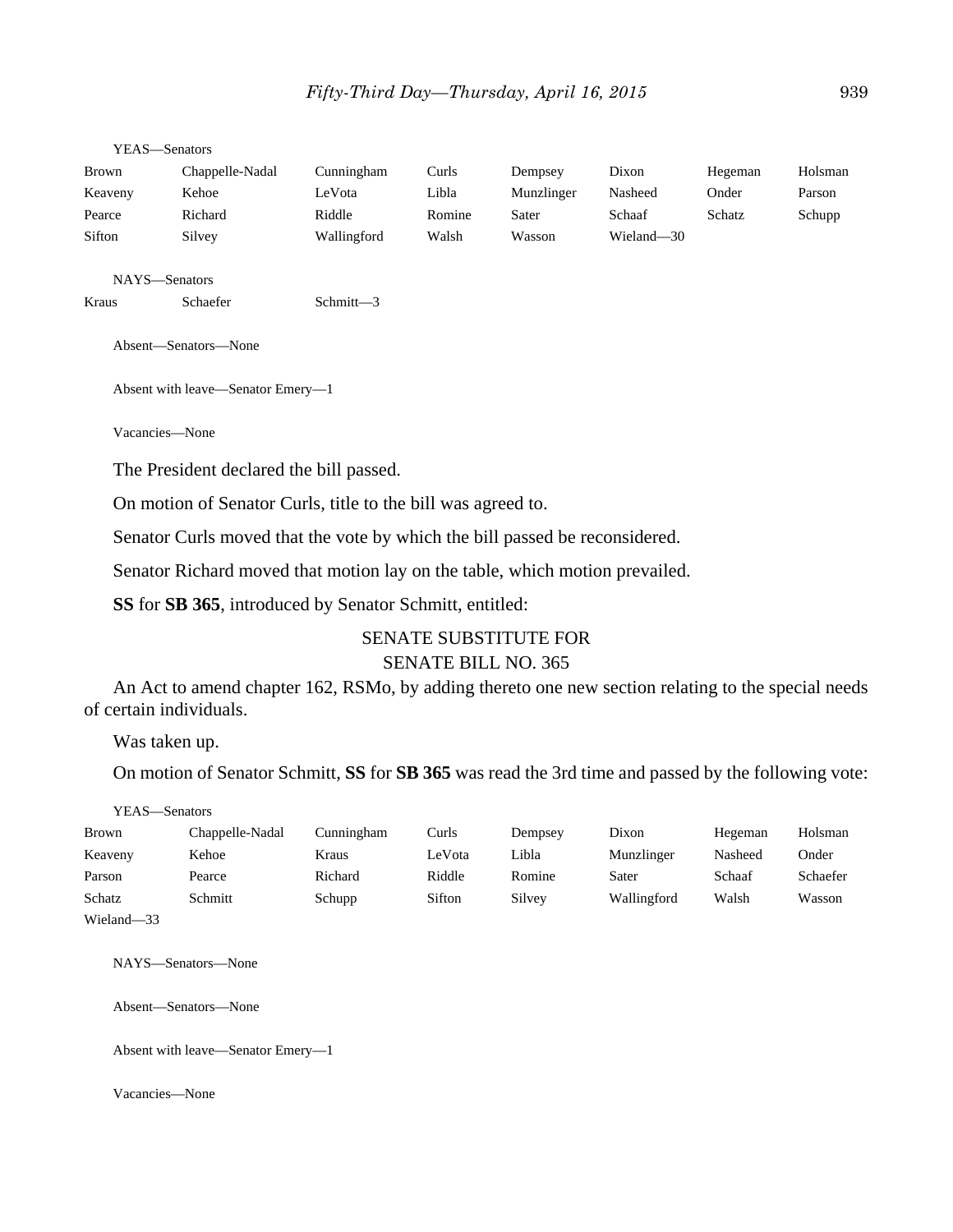The President declared the bill passed.

On motion of Senator Schmitt, title to the bill was agreed to.

Senator Schmitt moved that the vote by which the bill passed be reconsidered.

Senator Richard moved that motion lay on the table, which motion prevailed.

**SB 401**, introduced by Senators Schmitt and Richard, entitled:

An Act to repeal section 99.845, RSMo, and to enact in lieu thereof one new section relating to tax increment financing.

Was taken up.

On motion of Senator Schmitt, **SB 401** was read the 3rd time and passed by the following vote:

YEAS—Senators

| <b>Brown</b> | Chappelle-Nadal | Cunningham | Curls  | Dempsey | Dixon       | Hegeman | Holsman  |
|--------------|-----------------|------------|--------|---------|-------------|---------|----------|
| Keaveny      | Kehoe           | Kraus      | LeVota | Libla   | Munzlinger  | Nasheed | Onder    |
| Parson       | Pearce          | Richard    | Riddle | Romine  | Sater       | Schaaf  | Schaefer |
| Schatz       | Schmitt         | Schupp     | Sifton | Silvey  | Wallingford | Walsh   | Wasson   |
| Wieland-33   |                 |            |        |         |             |         |          |

NAYS—Senators—None

Absent—Senators—None

Absent with leave—Senator Emery—1

Vacancies—None

The President declared the bill passed.

On motion of Senator Schmitt, title to the bill was agreed to.

Senator Schmitt moved that the vote by which the bill passed be reconsidered.

Senator Richard moved that motion lay on the table, which motion prevailed.

**SB 334**, introduced by Senator Nasheed, entitled:

An Act to repeal sections 174.030, 174.310, and 174.332, RSMo, and to enact in lieu thereof three new sections relating to boards of regents of state colleges and universities.

Was taken up.

On motion of Senator Nasheed, **SB 334** was read the 3rd time and passed by the following vote:

YEAS—Senators

| Brown      | Chappelle-Nadal | Cunningham | Curls  | Dempsey | Dixon       | Hegeman | Holsman  |
|------------|-----------------|------------|--------|---------|-------------|---------|----------|
| Keaveny    | Kehoe           | Kraus      | LeVota | Libla   | Munzlinger  | Nasheed | Onder    |
| Parson     | Pearce          | Richard    | Riddle | Romine  | Sater       | Schaaf  | Schaefer |
| Schatz     | Schmitt         | Schupp     | Sifton | Silvey  | Wallingford | Walsh   | Wasson   |
| Wieland-33 |                 |            |        |         |             |         |          |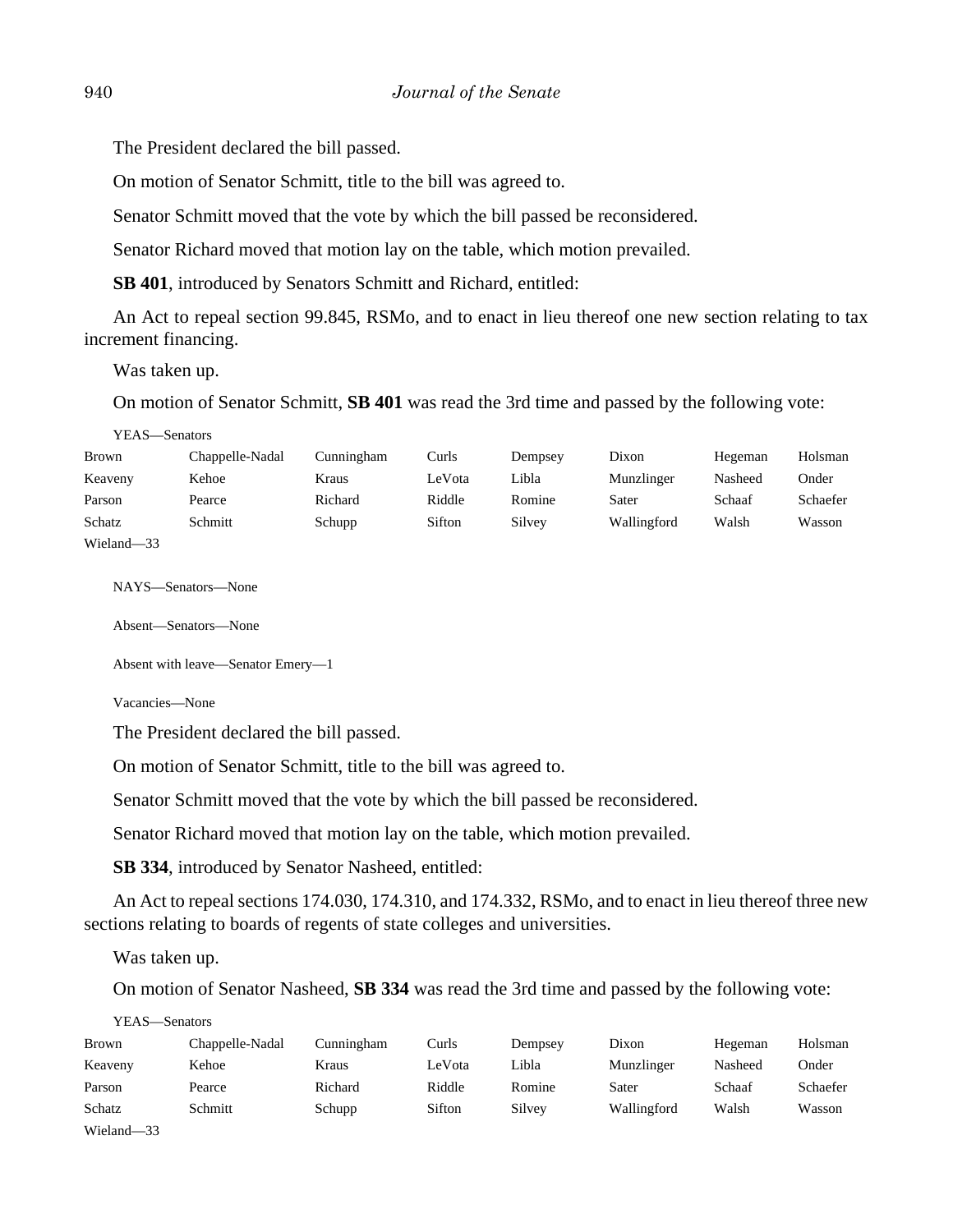NAYS—Senators—None

Absent—Senators—None

Absent with leave—Senator Emery—1

Vacancies—None

The President declared the bill passed.

On motion of Senator Nasheed, title to the bill was agreed to.

Senator Nasheed moved that the vote by which the bill passed be reconsidered.

Senator Richard moved that motion lay on the table, which motion prevailed.

**SCS** for **SB 435**, entitled:

#### SENATE COMMITTEE SUBSTITUTE FOR SENATE BILL NO. 435

An Act to authorize the conveyance of property owned by the state in St. Louis County to St. Louis County.

Was taken up by Senator Walsh.

On motion of Senator Walsh, **SCS** for **SB 435** was read the 3rd time and passed by the following vote:

| YEAS—Senators |                 |            |        |         |             |         |          |
|---------------|-----------------|------------|--------|---------|-------------|---------|----------|
| <b>Brown</b>  | Chappelle-Nadal | Cunningham | Curls  | Dempsey | Dixon       | Hegeman | Holsman  |
| Keaveny       | Kehoe           | Kraus      | LeVota | Libla   | Munzlinger  | Nasheed | Onder    |
| Parson        | Pearce          | Richard    | Riddle | Romine  | Sater       | Schaaf  | Schaefer |
| Schatz        | Schmitt         | Schupp     | Sifton | Silvey  | Wallingford | Walsh   | Wasson   |
| Wieland-33    |                 |            |        |         |             |         |          |

NAYS—Senators—None

Absent—Senators—None

```
Absent with leave—Senator Emery—1
```
Vacancies—None

The President declared the bill passed.

On motion of Senator Walsh, title to the bill was agreed to.

Senator Walsh moved that the vote by which the bill passed be reconsidered.

Senator Richard moved that motion lay on the table, which motion prevailed.

**SB 317**, introduced by Senator Brown, entitled: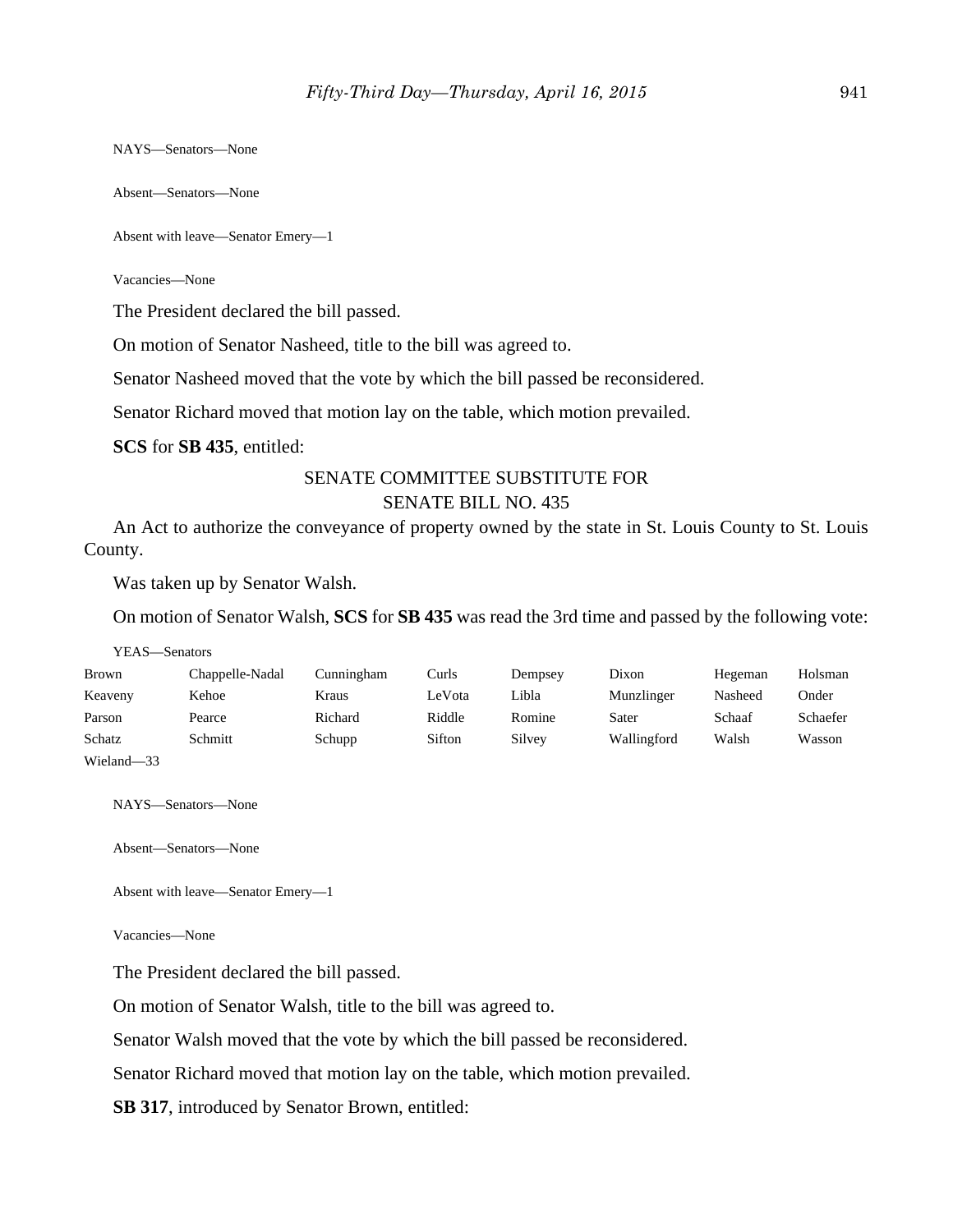An Act to authorize the conveyance by the governor of property owned by the state of Missouri to the state highways and transportation commission.

Was taken up.

On motion of Senator Brown, **SB 317** was read the 3rd time and passed by the following vote:

| YEAS—Senators |                 |            |             |         |            |            |         |
|---------------|-----------------|------------|-------------|---------|------------|------------|---------|
| <b>Brown</b>  | Chappelle-Nadal | Cunningham | Curls       | Dempsey | Dixon      | Hegeman    | Holsman |
| Keaveny       | Kehoe           | Kraus      | LeVota      | Libla   | Munzlinger | Nasheed    | Onder   |
| Parson        | Pearce          | Richard    | Riddle      | Romine  | Sater      | Schaaf     | Schatz  |
| Schupp        | Sifton          | Silvey     | Wallingford | Walsh   | Wasson     | Wieland-31 |         |
|               |                 |            |             |         |            |            |         |

NAYS—Senators—None

Absent—Senators Schaefer Schmitt—2

Absent with leave—Senator Emery—1

Vacancies—None

The President declared the bill passed.

On motion of Senator Nasheed, title to the bill was agreed to.

Senator Nasheed moved that the vote by which the bill passed be reconsidered.

Senator Richard moved that motion lay on the table, which motion prevailed.

#### **PRIVILEGED MOTIONS**

Senator Kraus moved that the Senate refuse to concur in **HCS** for **SB 104**, as amended, and request the House to recede from its position or, failing to do so, grant the Senate a conference thereon, which motion prevailed.

Senator Wallingford moved that the Senate refuse to concur in **HCS** for **SCS** for **SB 152**, as amended, and request the House to recede from its position or, failing to do so, grant the Senate a conference thereon, which motion prevailed.

Senator Pearce assumed the Chair.

#### **REPORTS OF STANDING COMMITTEES**

Senator Schmitt, Chairman of the Committee on Jobs, Economic Development and Local Government, submitted the following reports:

Mr. President: Your Committee on Jobs, Economic Development and Local Government, to which was referred **HB 514**, begs leave to report that it has considered the same and recommends that the bill do pass.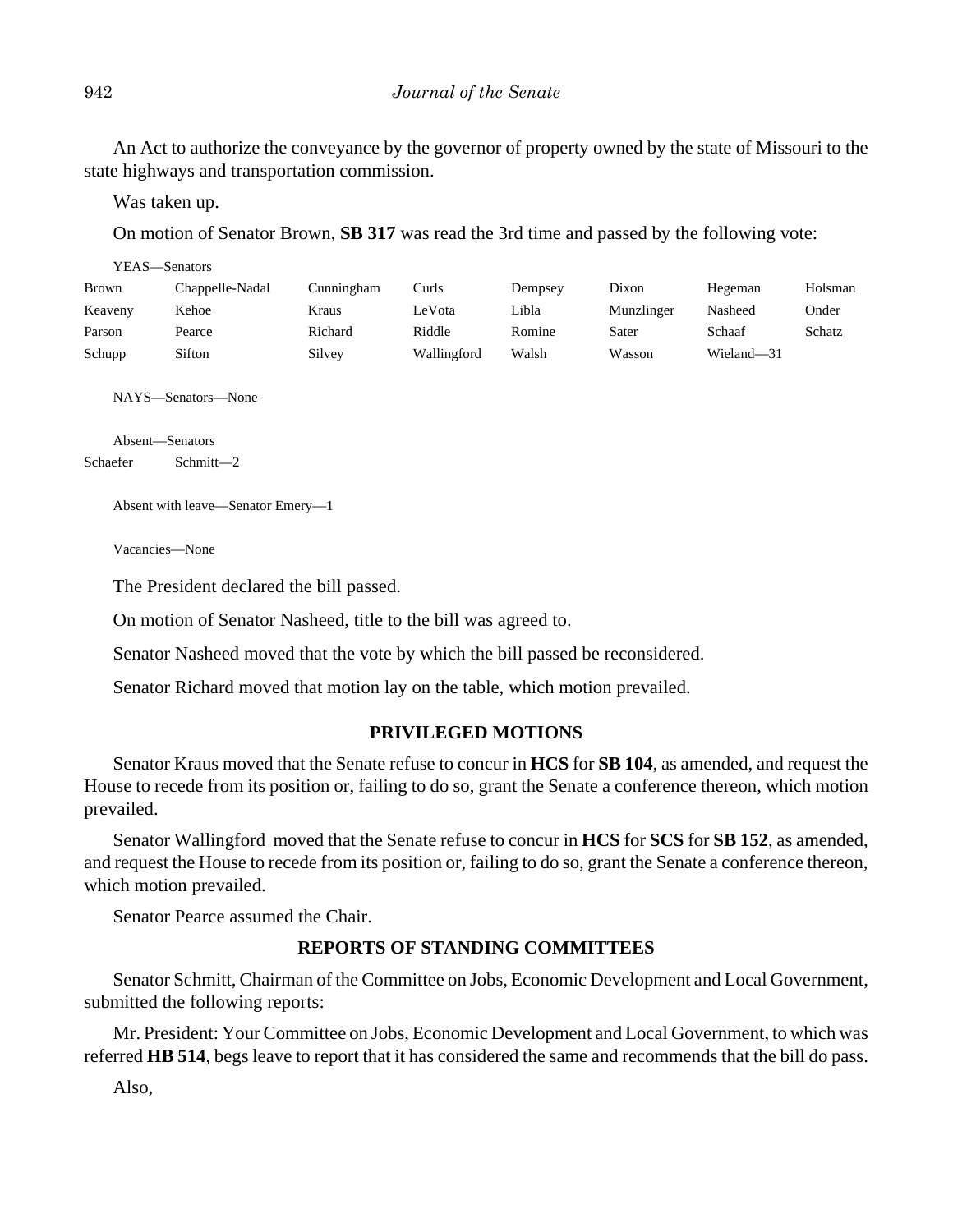Mr. President: Your Committee on Jobs, Economic Development and Local Government, to which was referred **SB 405**, begs leave to report that it has considered the same and recommends that the bill do pass.

Also,

Mr. President: Your Committee on Jobs, Economic Development and Local Government, to which was referred **SB 497**, begs leave to report that it has considered the same and recommends that the bill do pass.

Also,

Mr. President: Your Committee on Jobs, Economic Development and Local Government, to which was referred **SB 266**, begs leave to report that it has considered the same and recommends that the Senate Committee Substitute, hereto attached, do pass.

Senator Pearce, Chairman of the Committee on Education, submitted the following report:

Mr. President: Your Committee on Education, to which was referred **HB 458**, begs leave to report that it has considered the same and recommends that the Senate Committee Substitute, hereto attached, do pass.

Senator Keaveny, Chairman of the Committee on Progress and Development, submitted the following report:

Mr. President: Your Committee on Progress and Development, to which was referred **SB 360**, begs leave to report that it has considered the same and recommends that the Senate Committee Substitute, hereto attached, do pass.

Senator Schaaf, Chairman of the Committee on General Laws and Pensions, submitted the following report:

Mr. President: Your Committee on General Laws and Pensions, to which was referred **HB 515**, begs leave to report that it has considered the same and recommends that the bill do pass.

Senator Wasson, Chairman of the Committee on Financial and Governmental Organizations and Elections, submitted the following reports:

Mr. President: Your Committee on Financial and Governmental Organizations and Elections, to which was referred **HJR 1**, begs leave to report that it has considered the same and recommends that the joint resolution do pass.

Also,

Mr. President: Your Committee on Financial and Governmental Organizations and Elections, to which was referred **SB 313**, begs leave to report that it has considered the same and recommends that the Senate Committee Substitute, hereto attached, do pass.

Senator Dixon, Chairman of the Committee on the Judiciary and Civil and Criminal Jurisprudence, submitted the following reports:

Mr. President: Your Committee on the Judiciary and Civil and Criminal Jurisprudence, to which were referred **SB 451**, **SB 307**, **SB 100** and **SB 165** begs leave to report that it has considered the same and recommends that the Senate Committee Substitute, hereto attached, do pass.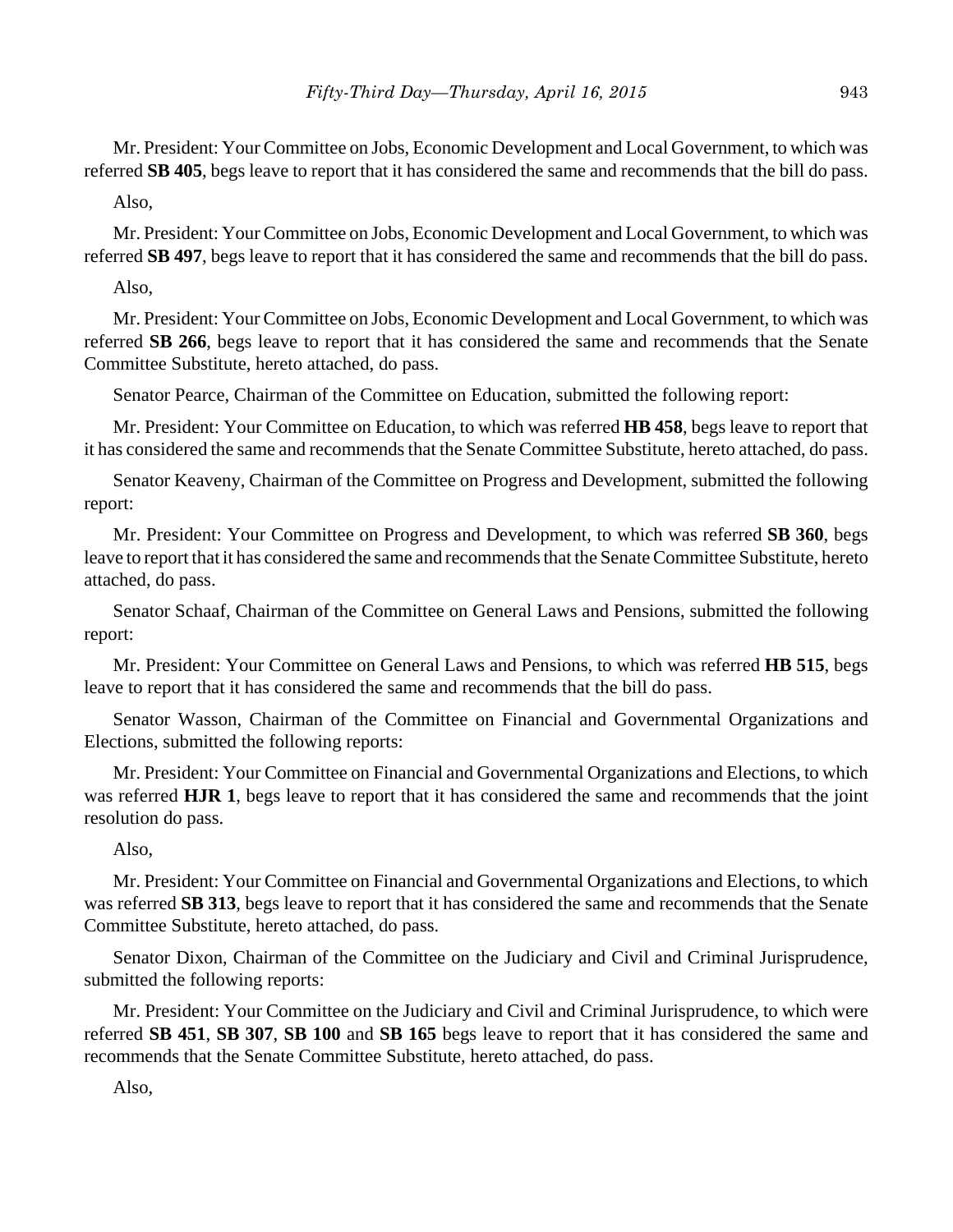Mr. President: Your Committee on the Judiciary and Civil and Criminal Jurisprudence, to which was referred **HB 152**, begs leave to report that it has considered the same and recommends that the Senate Committee Substitute, hereto attached, do pass.

Also,

Mr. President: Your Committee on the Judiciary and Civil and Criminal Jurisprudence, to which was referred **HB 108**, begs leave to report that it has considered the same and recommends that the bill do pass.

Senator Parson, Chairman of the Committee on Small Business, Insurance and Industry, submitted the following reports:

Mr. President: Your Committee on Small Business, Insurance and Industry, to which was referred **SB 432**, begs leave to report that it has considered the same and recommends that the Senate Committee Substitute, hereto attached, do pass.

Also,

Mr. President: Your Committee on Small Business, Insurance and Industry, to which was referred **SB 528**, begs leave to report that it has considered the same and recommends that the bill do pass.

Also,

Mr. President: Your Committee on Small Business, Insurance and Industry, to which was referred **HCS** for **HB 50**, begs leave to report that it has considered the same and recommends that the Senate Committee Substitute, hereto attached, do pass.

Also,

Mr. President: Your Committee on Small Business, Insurance and Industry, to which was referred **SB 455**, begs leave to report that it has considered the same and recommends that the bill do pass.

Also,

Mr. President: Your Committee on Small Business, Insurance and Industry, to which was referred **SB 392**, begs leave to report that it has considered the same and recommends that the bill do pass.

Also,

Mr. President: Your Committee on Small Business, Insurance and Industry, to which was referred **SB 44**, begs leave to report that it has considered the same and recommends that the Senate Committee Substitute, hereto attached, do pass.

Senator Kraus, Chairman of the Committee on Ways and Means, submitted the following reports:

Mr. President: Your Committee on Ways and Means, to which was referred **HCS** for **HB 777**, begs leave to report that it has considered the same and recommends that the bill do pass.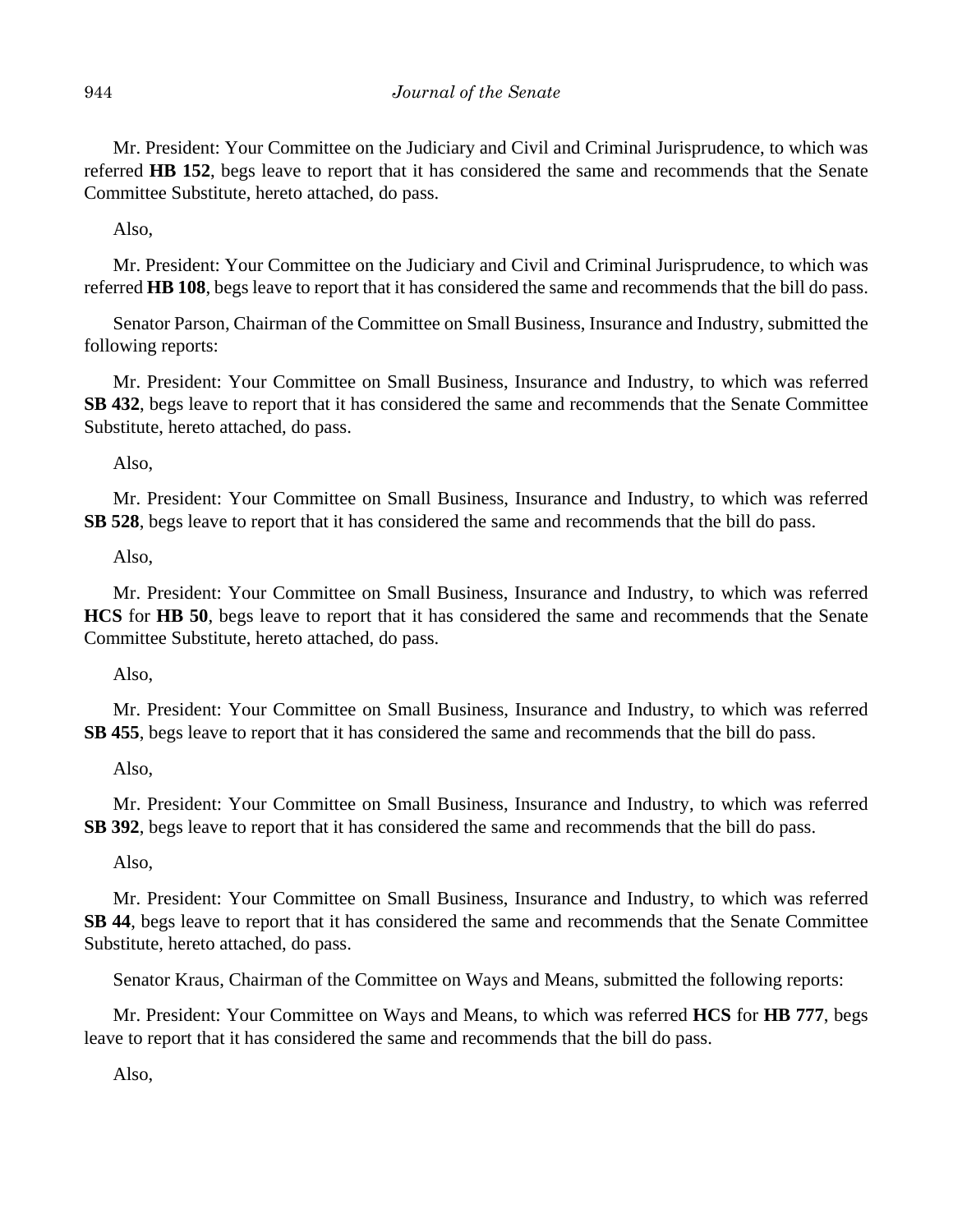Mr. President: Your Committee on Ways and Means, to which was referred **SB 471**, begs leave to report that it has considered the same and recommends that the bill do pass.

Also,

Mr. President: Your Committee on Ways and Means, to which was referred **SB 177**, begs leave to report that it has considered the same and recommends that the Senate Committee Substitute, hereto attached, do pass.

Also,

Mr. President: Your Committee on Ways and Means, to which was referred **SB 442**, begs leave to report that it has considered the same and recommends that the bill do pass.

Senator Brown, Chairman of the Committee on Veterans' Affairs and Health, submitted the following report:

Mr. President: Your Committee on Veterans' Affairs and Health, to which was referred **SB 46**, begs leave to report that it has considered the same and recommends that the bill do pass.

Senator Kehoe, Chairman of the Committee on Commerce, Consumer Protection, Energy and the Environment, submitted the following reports:

Mr. President: Your Committee on Commerce, Consumer Protection, Energy and the Environment, to which was referred **SB 520**, begs leave to report that it has considered the same and recommends that the Senate Committee Substitute, hereto attached, do pass.

Also,

Mr. President: Your Committee on Commerce, Consumer Protection, Energy and the Environment, to which was referred **SB 409**, begs leave to report that it has considered the same and recommends that the Senate Committee Substitute, hereto attached, do pass.

Senator Sater, Chairman of the Committee on Seniors, Families and Children, submitted the following reports:

Mr. President: Your Committee on Seniors, Families and Children, to which was referred **SB 427**, begs leave to report that it has considered the same and recommends that the Senate Committee Substitute, hereto attached, do pass.

Also,

Mr. President: Your Committee on Seniors, Families and Children, to which was referred **SB 533**, begs leave to report that it has considered the same and recommends that the bill do pass.

Also,

Mr. President: Your Committee on Seniors, Families and Children, to which was referred **HB 556**, begs leave to report that it has considered the same and recommends that the Senate Committee Substitute, hereto attached, do pass.

Senator Cunningham, Chairman of the Committee on Governmental Accountability and Fiscal Oversight, submitted the following report: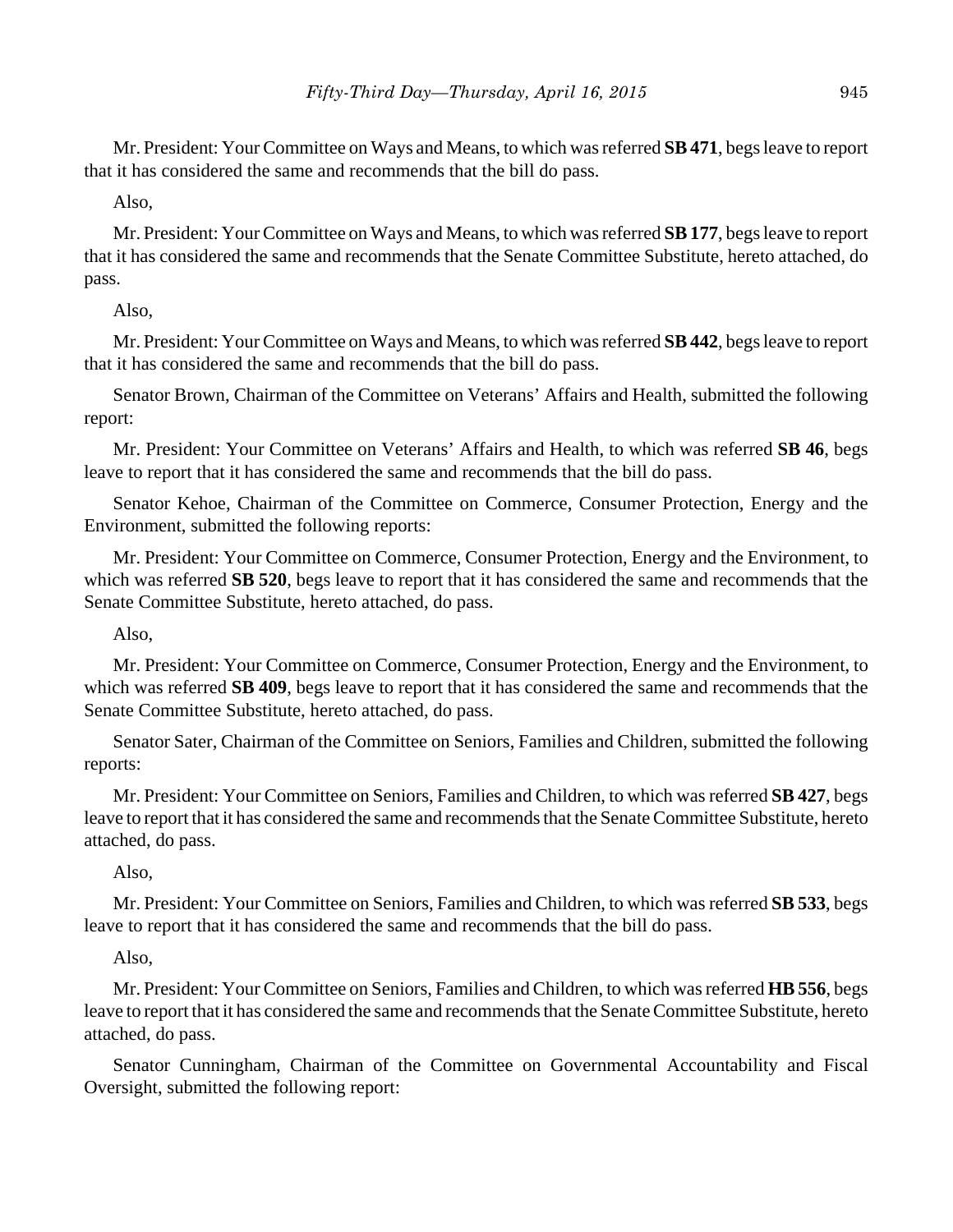Mr. President: Your Committee on Governmental Accountability and Fiscal Oversight, to which was referred **SB 286**, begs leave to report that it has considered the same and recommends that the bill do pass.

Senator Libla, Chairman of the Committee on Transportation, Infrastructure and Public Safety, submitted the following reports:

Mr. President: Your Committee on Transportation, Infrastructure and Public Safety, to which was referred **HB 836**, begs leave to report that it has considered the same and recommends that the bill do pass.

Also,

Mr. President: Your Committee on Transportation, Infrastructure and Public Safety, to which was referred **SB 267**, begs leave to report that it has considered the same and recommends that the Senate Committee Substitute, hereto attached, do pass.

Senator Richard, Chairman of the Committee on Rules, Joint Rules, Resolutions and Ethics, submitted the following reports:

Mr. President: Your Committee on Rules, Joint Rules, Resolutions and Ethics, to which were referred **SS** for **SB 476**, **SCS** for **SB 321**, **SS** for **SCS** for **SB 354**, **SB 369**, **SB 474**, **SB 500** and **SB 561**, begs leave to report that it has examined the same and finds that the bills have been truly perfected and that the printed copies furnished the Senators are correct.

#### **REFERRALS**

President Pro Tem Dempsey referred **HCR 39** and **HCS** for **HCR 49** to the Committee on Rules, Joint Rules, Resolutions and Ethics.

Senator Kehoe assumed the Chair.

#### **MESSAGES FROM THE HOUSE**

The following messages were received from the House of Representatives through its Chief Clerk:

Mr. President: I am instructed by the House of Representatives to inform the Senate that the House has taken up and passed **HCS** for **HB 538**, entitled:

An Act to amend chapters 195 and 338, RSMo, by adding thereto two new sections relating to dispensing opioid antagonist drugs.

In which the concurrence of the Senate is respectfully requested.

Read 1st time.

Also,

Mr. President: I am instructed by the House of Representatives to inform the Senate that the House has taken up and passed **HB 557**, entitled:

An Act to amend chapter 1, RSMo, by adding thereto one new section relating to the protection of parental rights.

In which the concurrence of the Senate is respectfully requested.

Read 1st time.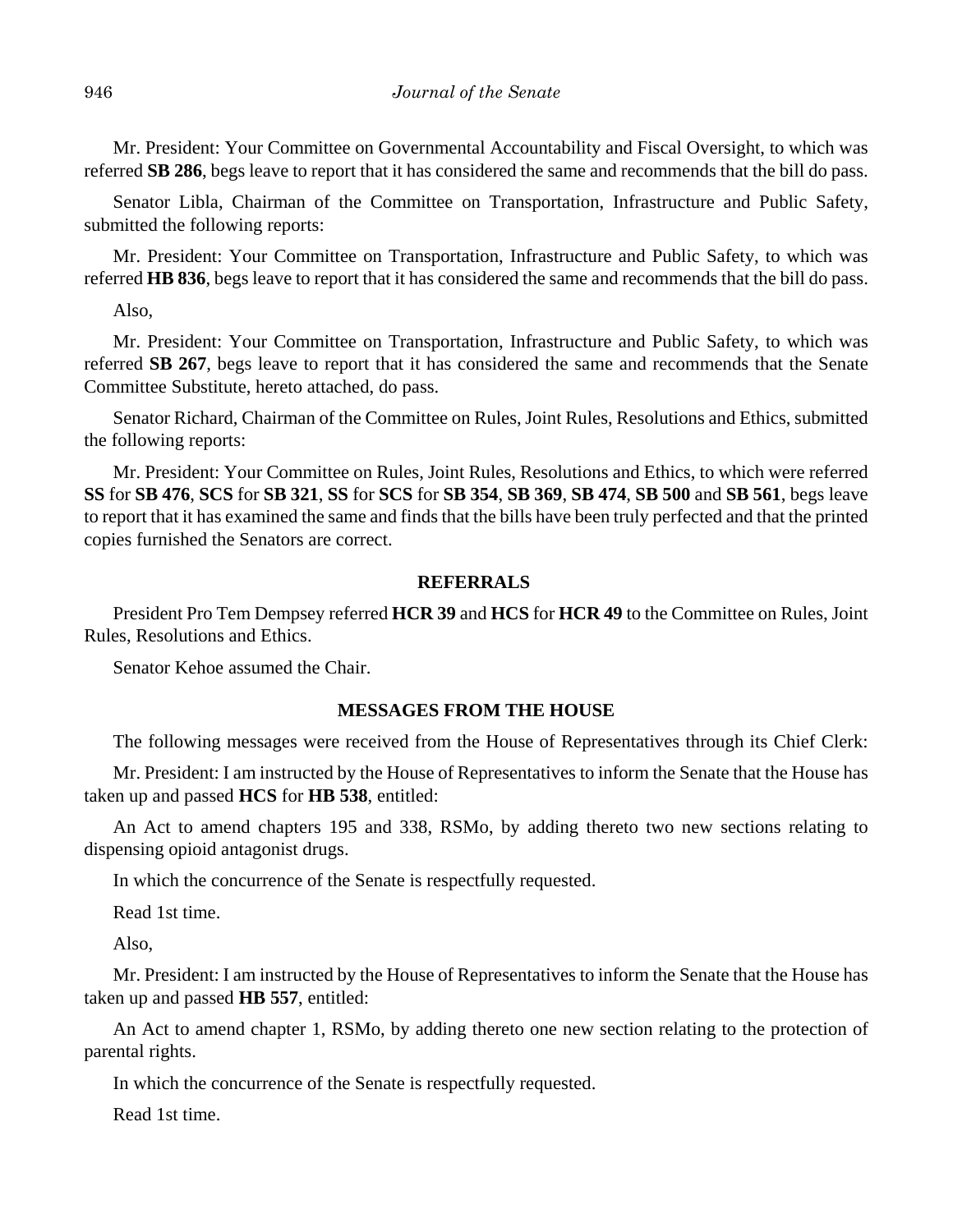Also,

Mr. President: I am instructed by the House of Representatives to inform the Senate that the House has taken up and passed **HB 643**, entitled:

An Act to repeal sections 50.1175, 70.600, and 86.207, RSMo, and to enact in lieu thereof four new sections relating to local government retirement systems.

In which the concurrence of the Senate is respectfully requested.

Read 1st time.

Also,

Mr. President: I am instructed by the House of Representatives to inform the Senate that the House has taken up and passed **HB 776**, entitled:

An Act to repeal section 8.177, RSMo, and to enact in lieu thereof two new sections relating to the commission on capitol security infrastructure.

In which the concurrence of the Senate is respectfully requested.

Read 1st time.

Also,

Mr. President: I am instructed by the House of Representatives to inform the Senate that the House has taken up and passed **HB 918**, entitled:

An Act to amend chapter 620, RSMo, by adding thereto two new sections relating to the Missouri state funds.

In which the concurrence of the Senate is respectfully requested.

Read 1st time.

Also,

Mr. President: I am instructed by the House of Representatives to inform the Senate that the House has taken up and passed **HCS** for **HBs 405** and **381**, entitled:

An Act to repeal section 161.095, RSMo, and to enact in lieu thereof one new section relating to high school equivalency degree testing.

In which the concurrence of the Senate is respectfully requested.

Read 1st time.

Also,

Mr. President: I am instructed by the House of Representatives to inform the Senate that the House has taken up and passed **HB 923**, entitled:

An Act to amend chapter 620, RSMo, by adding thereto one new section relating to state energy plans.

In which the concurrence of the Senate is respectfully requested.

Read 1st time.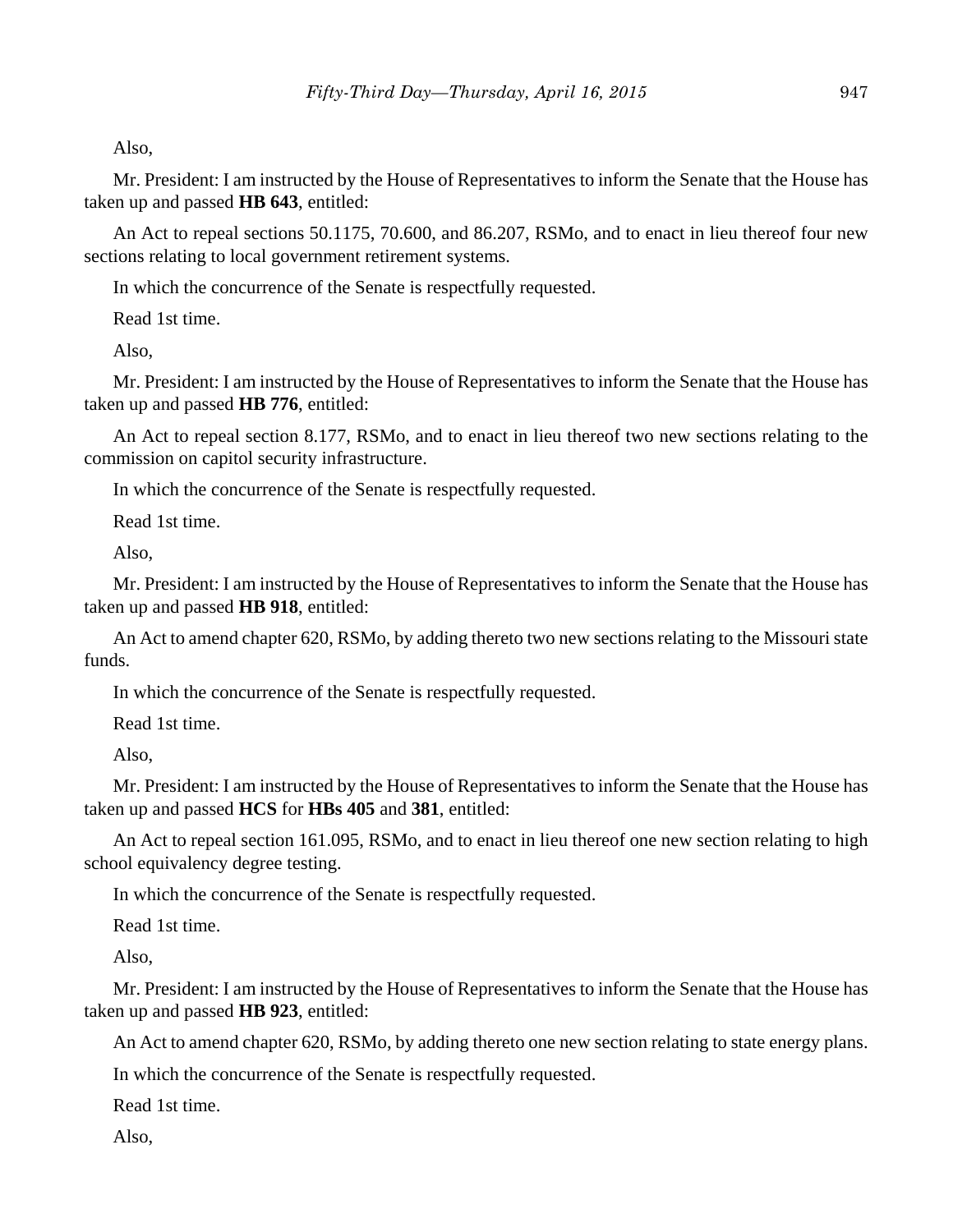Mr. President: I am instructed by the House of Representatives to inform the Senate that the House has taken up and passed **HCS** for **HB 296**, entitled:

An Act to amend chapter 190, RSMo, by adding thereto one new section relating to the first informer broadcasters act.

In which the concurrence of the Senate is respectfully requested.

Read 1st time.

Also,

Mr. President: I am instructed by the House of Representatives to inform the Senate that the House has taken up and passed **HCS** for **HB 129**, entitled:

An Act to amend chapter 217, RSMo, by adding thereto one new section relating to inmate charges for medical treatment at correctional facilities.

In which the concurrence of the Senate is respectfully requested.

Read 1st time.

Also,

Mr. President: I am instructed by the House of Representatives to inform the Senate that the House has taken up and passed **HCS** for **HB 444**, entitled:

An Act to amend chapter 135, RSMo, by adding thereto one new section relating to an income tax deduction for volunteer firefighters.

In which the concurrence of the Senate is respectfully requested.

Read 1st time.

Also,

Mr. President: I am instructed by the House of Representatives to inform the Senate that the House has taken up and passed **HCS** for **HB 759**, entitled:

An Act to repeal section 144.190, RSMo, and to enact in lieu thereof one new section relating to sales tax refund claims.

In which the concurrence of the Senate is respectfully requested.

Read 1st time.

Also,

Mr. President: I am instructed by the House of Representatives to inform the Senate that the House has taken up and passed **HCS** for **HB 868**, entitled:

An Act to repeal sections 99.848, 190.102, 190.103, and 190.165, RSMo, and to enact in lieu thereof seven new sections relating to regional emergency medical services.

In which the concurrence of the Senate is respectfully requested.

Read 1st time.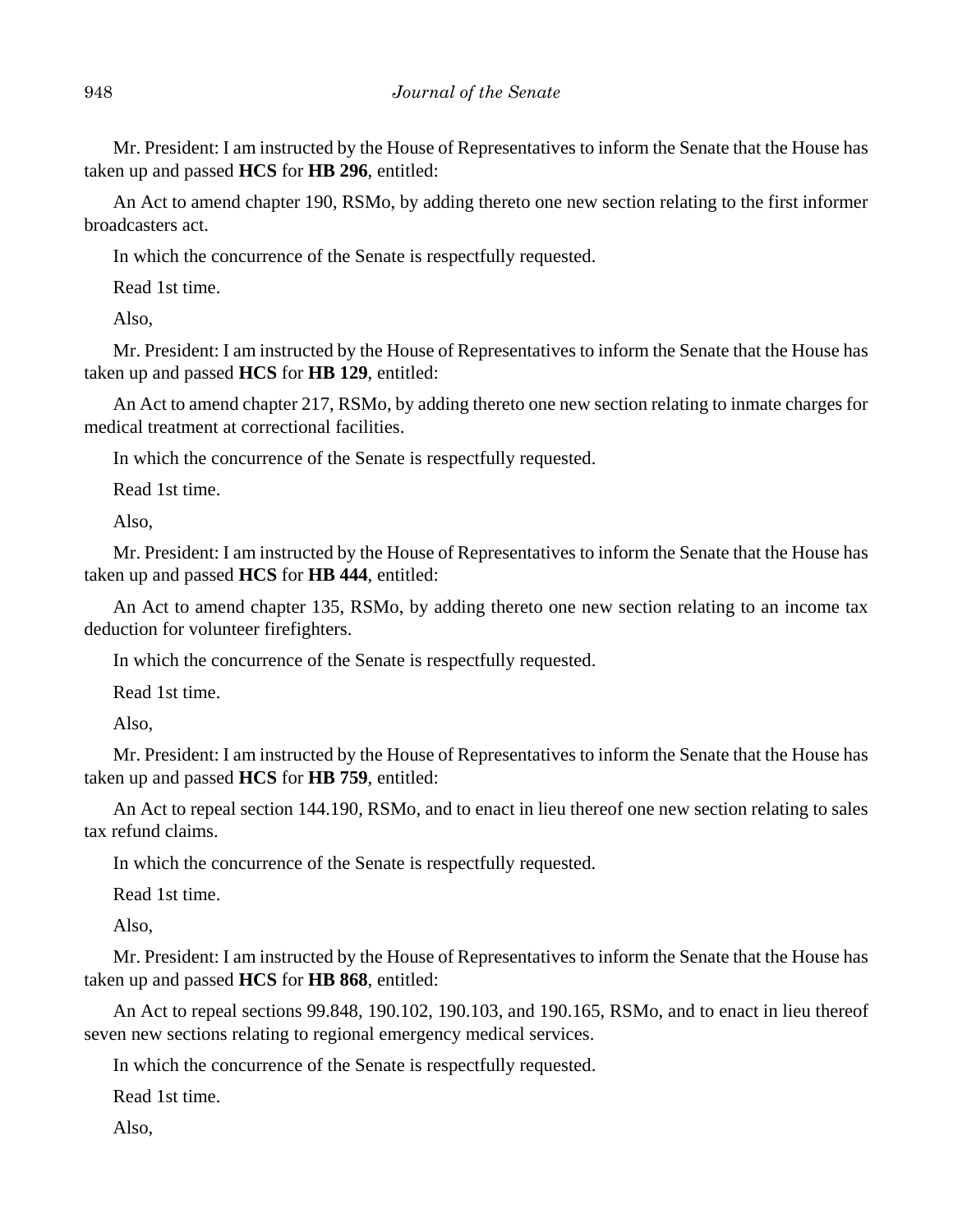Mr. President: I am instructed by the House of Representatives to inform the Senate that the House has taken up and passed **HCS** for **HB 258**, entitled:

An Act to repeal sections 272.030, 272.230, 578.005, 578.007, and 578.011, RSMo, and to enact in lieu thereof six new sections relating to agricultural property, with penalty provisions.

In which the concurrence of the Senate is respectfully requested.

Read 1st time.

Also,

Mr. President: I am instructed by the House of Representatives to inform the Senate that the House has taken up and passed **HB 1070**, entitled:

An Act to amend chapter 41, RSMo, by adding thereto one new section relating to the office of military advocate.

In which the concurrence of the Senate is respectfully requested.

Read 1st time.

Also,

Mr. President: I am instructed by the House of Representatives to inform the Senate that the House has taken up and passed **HCS** for **HB 121**, entitled:

An Act to amend chapter 311, RSMo, by adding thereto two new sections relating to brew-on-premises licenses.

In which the concurrence of the Senate is respectfully requested.

Read 1st time.

Also,

Mr. President: I am instructed by the House of Representatives to inform the Senate that the House has taken up and passed **HB 609**, entitled:

An Act to amend chapter 375, RSMo, by adding thereto one new section relating to workers' compensation large deductible policies.

In which the concurrence of the Senate is respectfully requested.

Read 1st time.

Also,

Mr. President: I am instructed by the House of Representatives to inform the Senate that the House has taken up and passed **HCS** for **HB 864**, entitled:

An Act to repeal section 347.048, RSMo, and to enact in lieu thereof one new section relating to real property owned by limited liability companies.

In which the concurrence of the Senate is respectfully requested.

Read 1st time.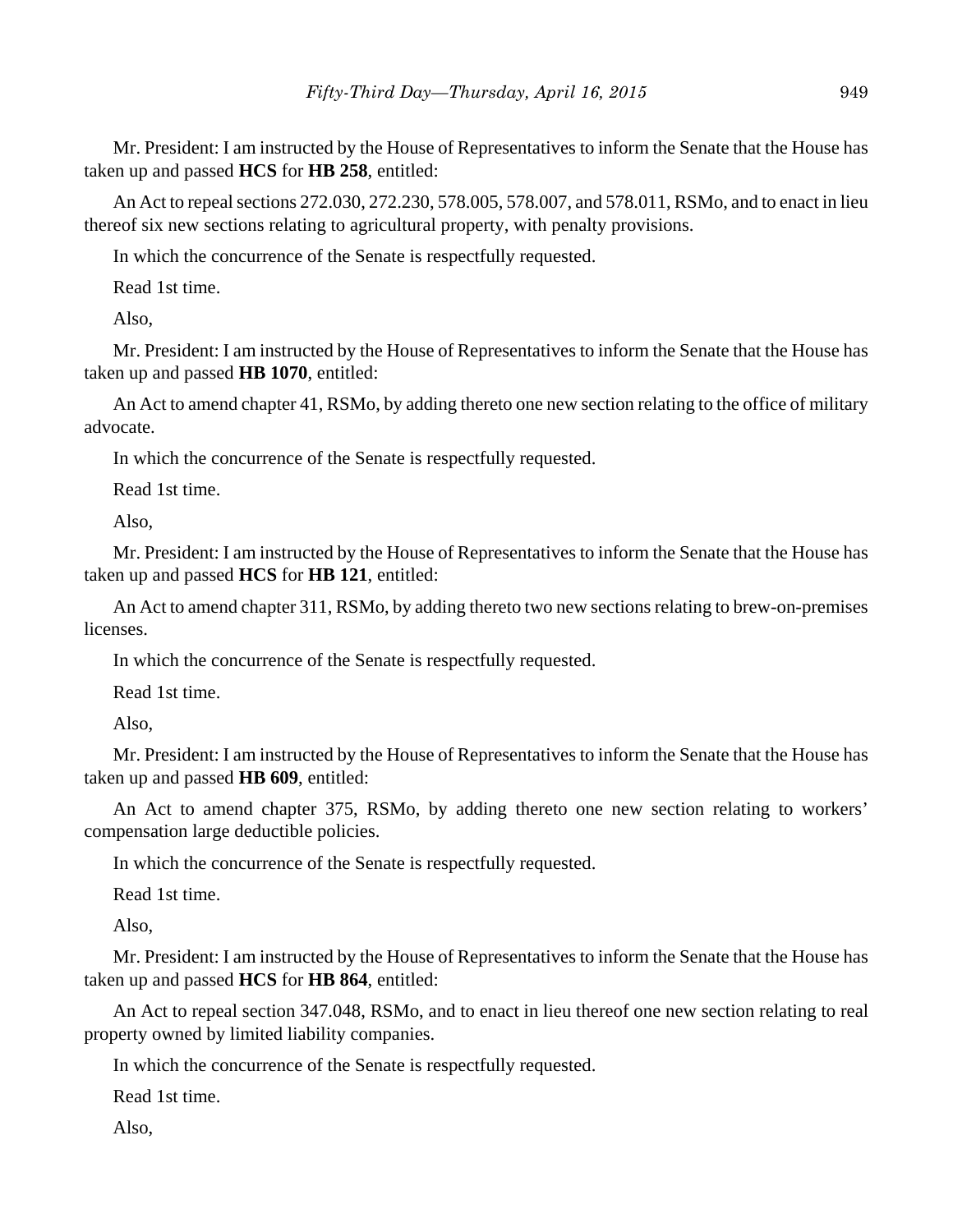Mr. President: I am instructed by the House of Representatives to inform the Senate that the House has taken up and passed **HB 462**, entitled:

An Act to amend chapter 442, RSMo, by adding thereto one new section relating to restrictive covenants.

In which the concurrence of the Senate is respectfully requested.

Read 1st time.

Also,

Mr. President: I am instructed by the House of Representatives to inform the Senate that the House has taken up and passed **HCS** for **HB 1134**, entitled:

An Act to repeal sections 104.403 and 104.404, RSMo, and to enact in lieu thereof two new sections relating to state employee health care incentives.

In which the concurrence of the Senate is respectfully requested.

Read 1st time.

Also,

Mr. President: I am instructed by the House of Representatives to inform the Senate that the House has taken up and passed **HB 1305**, entitled:

An Act to amend chapter 620, RSMo, by adding thereto two new sections relating to the regulatory improvement commission.

In which the concurrence of the Senate is respectfully requested.

Read 1st time.

Also,

Mr. President: I am instructed by the House of Representatives to inform the Senate that the House has taken up and passed **HCS** for **HB 672**, entitled:

An Act to repeal section 208.152, RSMo, and to enact in lieu thereof one new section relating to MO HealthNet reimbursement for behavior assessment and intervention.

In which the concurrence of the Senate is respectfully requested.

Read 1st time.

Also,

Mr. President: I am instructed by the House of Representatives to inform the Senate that the House has taken up and passed **HCS** for **HB 110**, entitled:

An Act to amend chapter 135, RSMo, by adding thereto four new sections relating to port facilities, with an effective date.

In which the concurrence of the Senate is respectfully requested.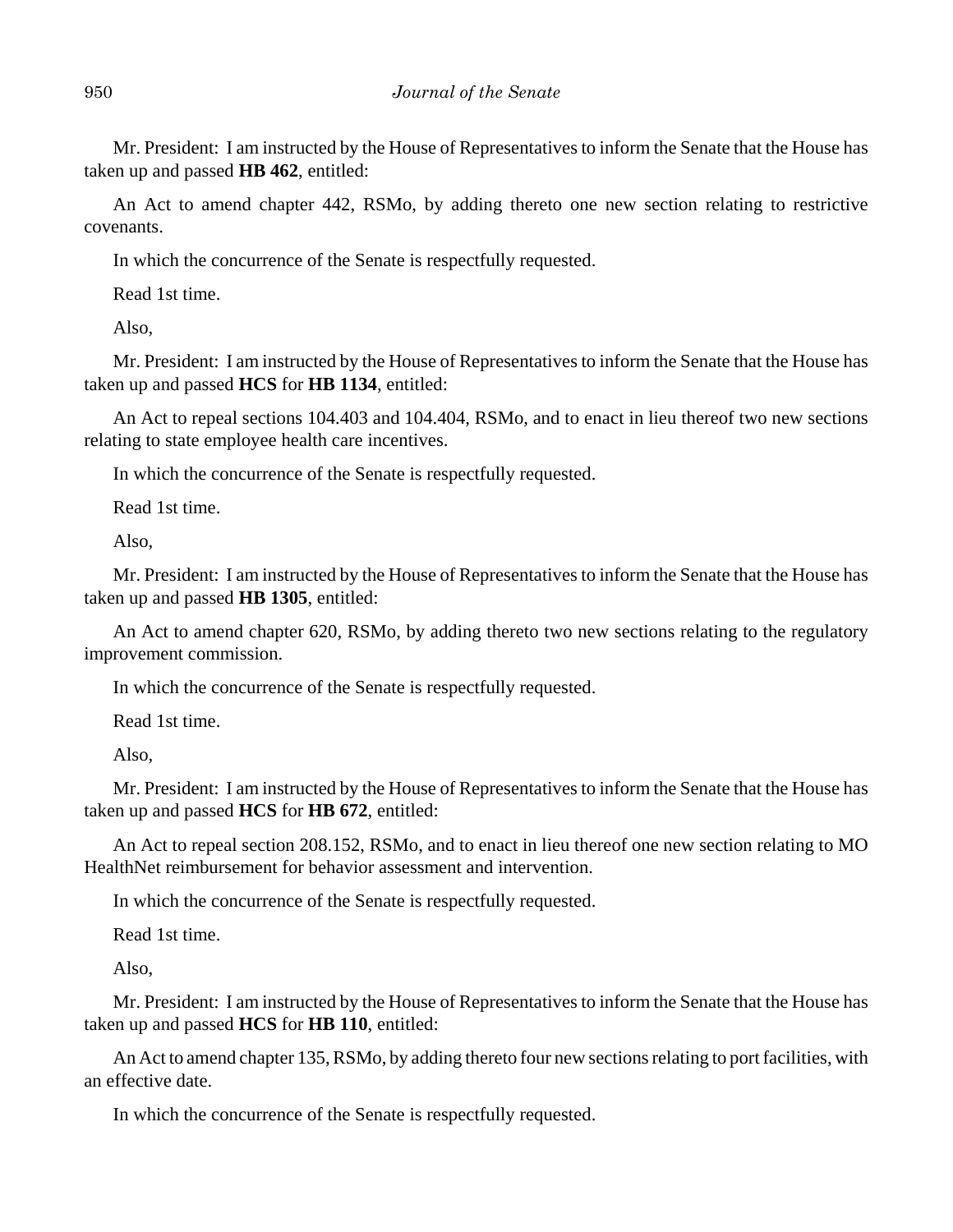Read 1st time.

Also,

Mr. President: I am instructed by the House of Representatives to inform the Senate that the House has taken up and passed **HCS** for **HB 692**, entitled:

An Act to repeal sections 115.603, 115.607, 115.609, 115.611, 115.613, 115.617, 115.619, and 115.621, RSMo, and to enact in lieu thereof nine new sections relating to political party committee elections.

In which the concurrence of the Senate is respectfully requested.

Read 1st time.

Also,

Mr. President: I am instructed by the House of Representatives to inform the Senate that the House has taken up and passed **HCS** for **HB 994**, entitled:

An Act to repeal section 29.230, RSMo, and to enact in lieu thereof one new section relating to audits of political subdivisions.

In which the concurrence of the Senate is respectfully requested.

Read 1st time.

Also,

Mr. President: I am instructed by the House of Representatives to inform the Senate that the House has taken up and passed **HB 473**, entitled:

An Act to repeal sections 67.320 and 476.083, RSMo, and to enact in lieu thereof three new sections relating to courts.

In which the concurrence of the Senate is respectfully requested.

Read 1st time.

Also,

Mr. President: I am instructed by the House of Representatives to inform the Senate that the House has taken up and passed **HB 743**, entitled:

An Act to repeal section 135.766, RSMo, and to enact in lieu thereof one new section relating to guaranty fees.

In which the concurrence of the Senate is respectfully requested.

Read 1st time.

Also,

Mr. President: I am instructed by the House of Representatives to inform the Senate that the House has taken up and passed **HB 996**, entitled:

An Act to repeal sections 135.1150 and 135.1180, RSMo, and to enact in lieu thereof two new sections relating to tax credits for certain contributions.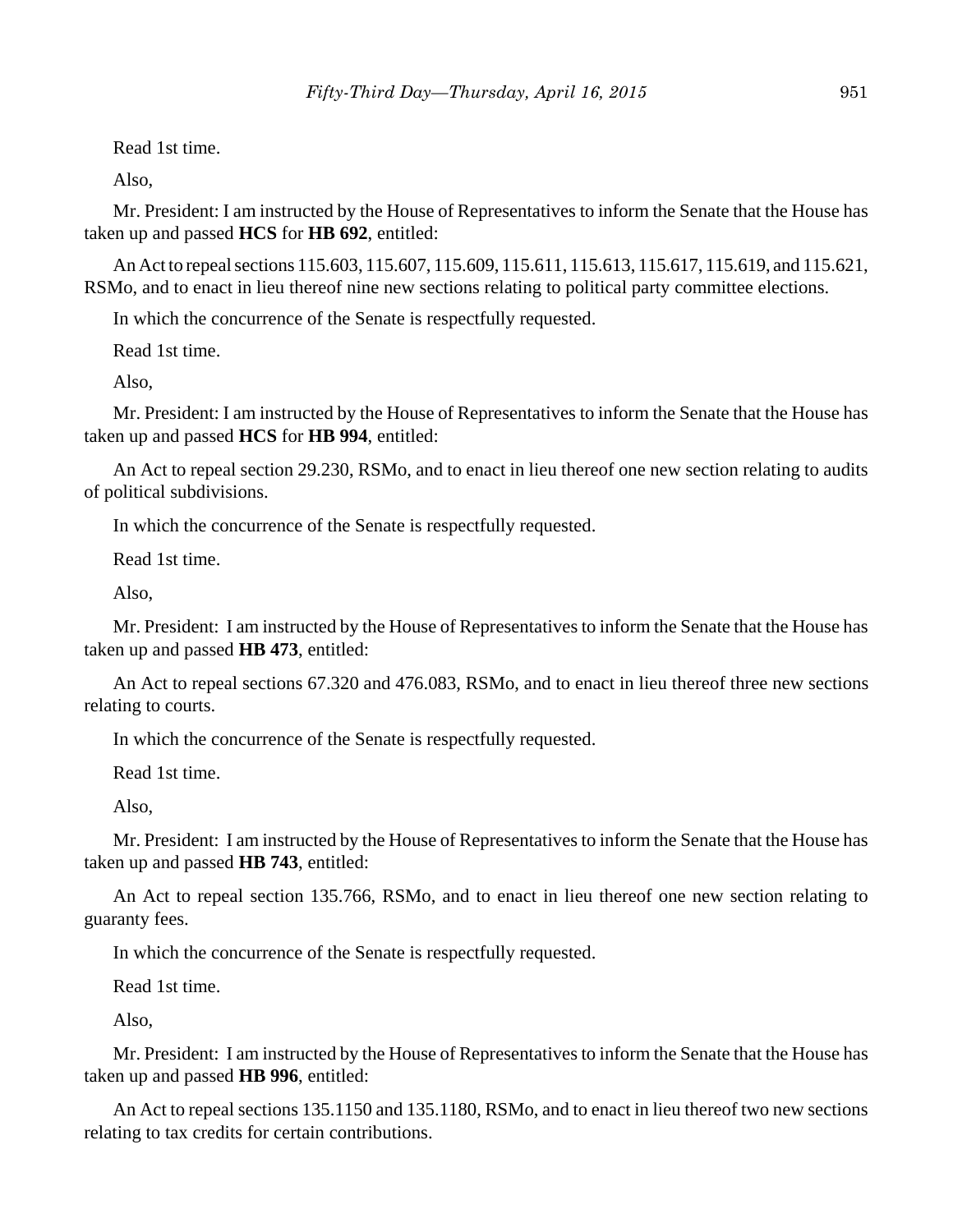In which the concurrence of the Senate is respectfully requested.

Read 1st time.

Also,

Mr. President: I am instructed by the House of Representatives to inform the Senate that the House has taken up and passed **HB 787**, entitled:

An Act to repeal sections 209.150, 209.200, and 209.202, RSMo, and to enact in lieu thereof three new sections relating to service dogs.

In which the concurrence of the Senate is respectfully requested.

Read 1st time.

Also,

Mr. President: I am instructed by the House of Representatives to inform the Senate that the House has taken up and passed **HB 218**, entitled:

An Act to repeal section 57.111, RSMo, and to enact in lieu thereof one new section relating to sheriffs.

In which the concurrence of the Senate is respectfully requested.

Read 1st time.

Also,

Mr. President: I am instructed by the House of Representatives to inform the Senate that the House has taken up and passed **HCS** for **HB 838**, entitled:

An Act to repeal section 621.035, RSMo, and to enact in lieu thereof one new section relating to representation in matters relating to tax assessments.

In which the concurrence of the Senate is respectfully requested.

Read 1st time.

Also,

Mr. President: I am instructed by the House of Representatives to inform the Senate that the House has taken up and passed **HB 1087**, entitled:

An Act to repeal section 105.927, RSMo, and to enact in lieu thereof one new section relating to the state employee deferred compensation program.

In which the concurrence of the Senate is respectfully requested.

Read 1st time.

Also,

Mr. President: I am instructed by the House of Representatives to inform the Senate that the House refuses to adopt **SCS** for **HCS** for **HB 42**, as amended, and requests the Senate to recede from its position and failing to do so grant the House a conference thereon.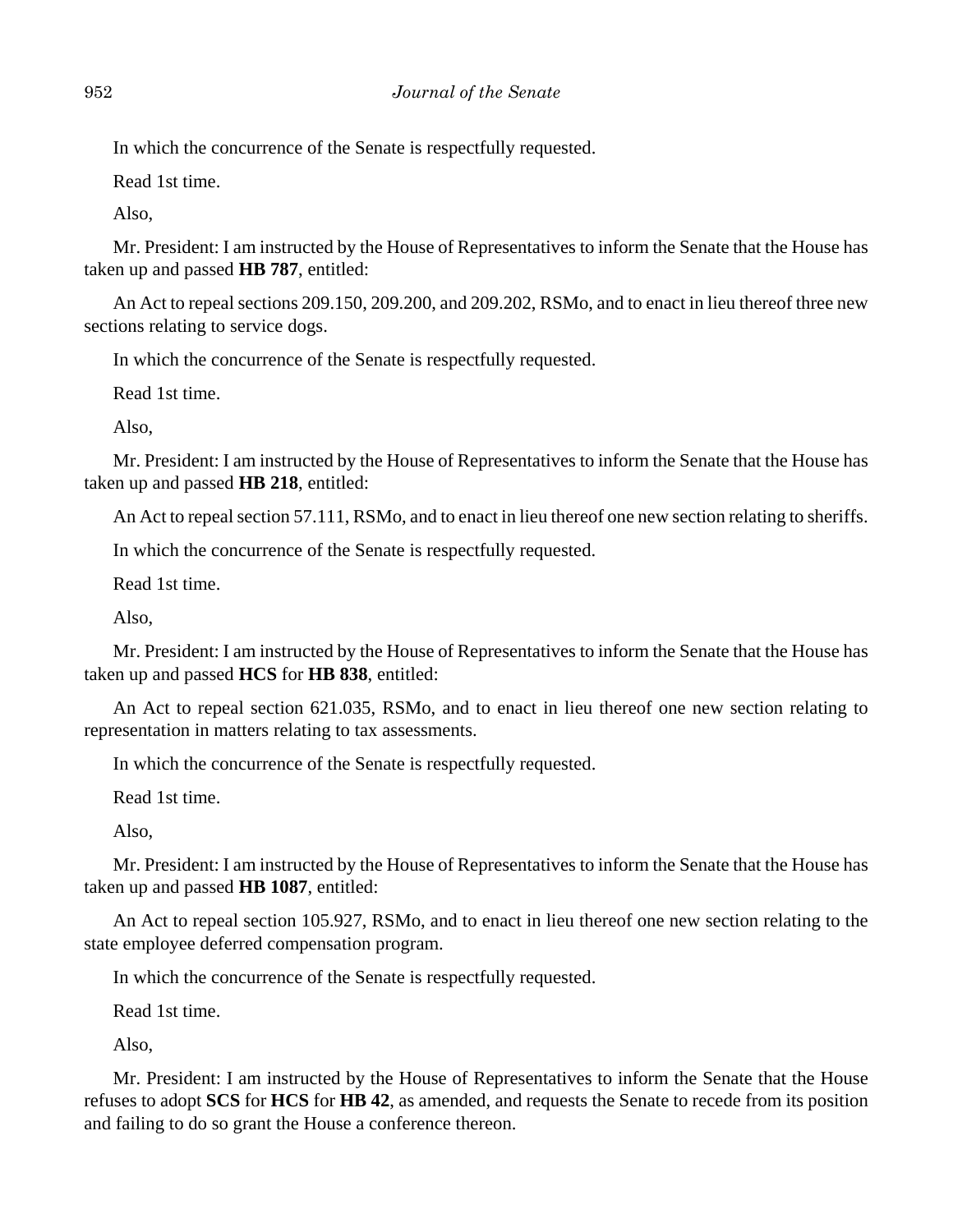#### **HOUSE BILLS ON SECOND READING**

The following Bills were read the 2nd time and referred to the Committees indicated:

**HCS** for **HB 712**––Veterans' Affairs and Health.

**HCS** for **HBs 35 & 323**––Transportation, Infrastructure and Public Safety.

**HB 229**––Transportation, Infrastructure and Public Safety.

**HCS** for **HB 380**––Education.

**HB 1022**––Small Business, Insurance and Industry.

**HB 410**––Ways and Means.

**HCS** for **HB 882**––Agriculture, Food Production and Outdoor Resources.

**HCS** for **HB 319**––Veterans' Affairs and Health.

**HB 254**––Judiciary and Civil and Criminal Jurisprudence.

**HCS** for **HB 1063**––Governmental Accountability and Fiscal Oversight.

**HCS** for **HB 1019**––Judiciary and Civil and Criminal Jurisprudence.

**HCS** for **HB 272**––Education.

**HCS** for **HB 14**––Appropriations.

**HB 523**––Transportation, Infrastructure and Public Safety.

**HCS** for **HB 637**––Education.

**HB 982**––Agriculture, Food Production and Outdoor Resources.

**HB 336**––Financial and Governmental Organizations and Elections.

**HCS** for **HBs 636 & 645**––Seniors, Families and Children.

**HCS** for **HB 926**––Financial and Governmental Organizations and Elections.

**HB 148**––Small Business, Insurance and Industry.

**HCS** for **HB 268**––Ways and Means.

**HCS** for **HB 811**––Ways and Means.

#### **RESOLUTIONS**

Senator Parson offered Senate Resolution No. 822, regarding Dustin Belsha, Sedalia, which was adopted.

Senator Parson offered Senate Resolution No. 823, regarding William P. Brown, Bolivar, which was adopted.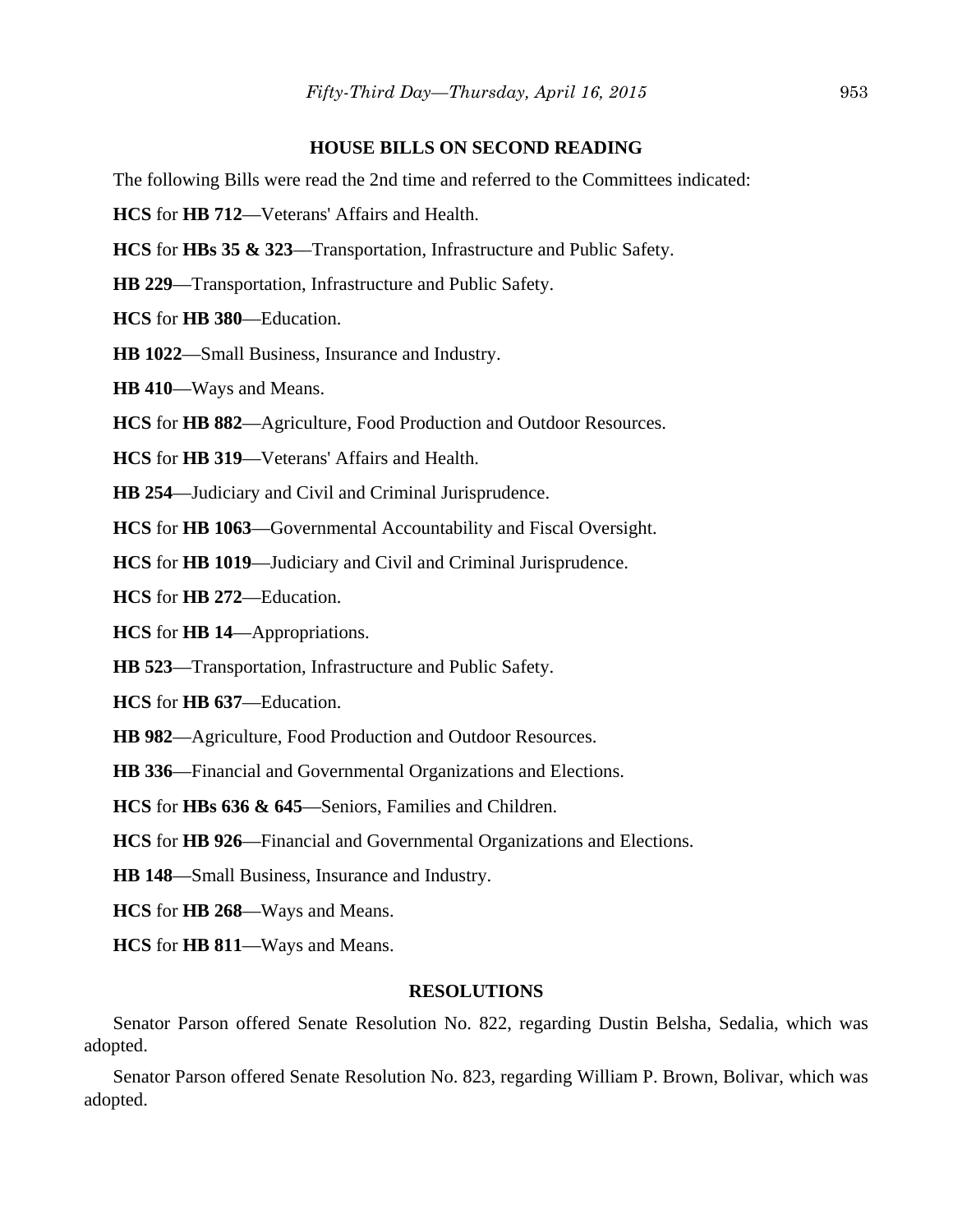#### **INTRODUCTIONS OF GUESTS**

Senator Kehoe introduced to the Senate, Clarence Stoaks, Jefferson City; and Derek Cheshareck, Morris, Illinois.

Senator Sater introduced to the Senate, Kip and Alisa Schumer, and their daughter, Bridget, Perryville.

Senator Brown introduced to the Senate, Austin Adams, Waynesville.

Senator Brown introduced to the Senate, teachers, Gary Young and Tim Belshe; and twenty-five students from Waynesville High School.

Senator Dixon introduced to the Senate, his wife, Amanda, and David and John Carr, Springfield.

Senator Parson introduced to the Senate, Jennifer Payne, her daughter, Kayci and Hallie Hogan, Humansville.

Senator Parson introduced to the Senate, his wife, Teresa, Jim and Linda Howe, and Les and Sandy Jensen, Bolivar.

On behalf of Senators Kehoe and Pearce, the President introduced to the Senate, Senator Kehoe's son, Michael, Jefferson City.

Senator Riddle introduced to the Senate, Mr. Plummer and twenty-nine eighth grade students from Sacred Heart Catholic School, Troy.

Senator Holsman introduced to the Senate, Steve Mitchum, Kansas City.

Senator Schmitt introduced to the Senate, Jack Enger, Myles Gilder, Will Moore, Kent Hocaoglu and Craig Moore, Spoede Elementary, Creve Coeur.

On motion of Senator Richard, the Senate adjourned until Monday, April 20, 2015 at 3:00 p.m.

## SENATE CALENDAR  $\overline{\phantom{a}}$

## FIFTY-FOURTH DAY–MONDAY, APRIL 20, 2015  $\overline{\phantom{a}}$

#### FORMAL CALENDAR

#### HOUSE BILLS ON SECOND READING

HCS for HB 457 HB 1064-Shull HCS for HB 538 HB 557-Bahr HB 643-Hinson

HB 776-Higdon HB 918-Johnson HCS for HBs 405 & 381 HB 923-Miller HCS for HB 296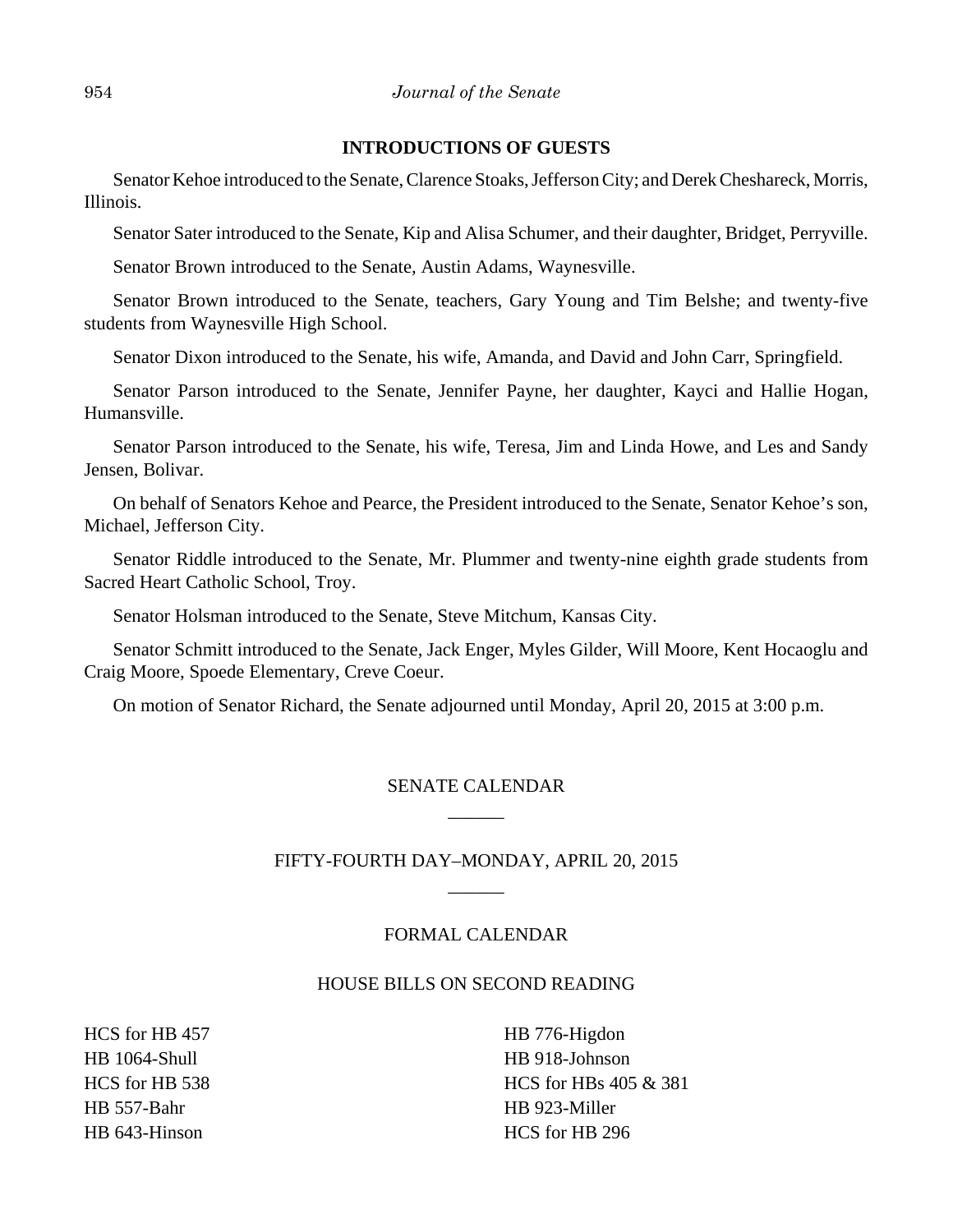HCS for HB 129 HCS for HB 444 HCS for HB 759 HCS for HB 868 HCS for HB 258 HB 1070-Davis HCS for HB 121 HB 609-Gosen HCS for HB 864 HB 462-Bahr HCS for HB 1134 HB 1305-Rowden

HCS for HB 672 HCS for HB 110 HCS for HB 692 HCS for HB 994 HB 473-Higdon HB 743-Shull HB 996-Hoskins HB 787-Sommer HB 218-Wilson HCS for HB 838 HB 1087-Bernskoetter

## THIRD READING OF SENATE BILLS

- 1. SCS for SBs 1, 22, 49 & 70-Pearce (In Fiscal Oversight)
- 2. SCS for SB 56-Munzlinger (In Fiscal Oversight)
- 3. SS for SB 201-Dixon (In Fiscal Oversight)
- 4. SB 203-Dixon (In Fiscal Oversight)
- 5. SS#2 for SB 386-Keaveny
	- (In Fiscal Oversight)
- 6. SB 200-Dixon (In Fiscal Oversight)
- 7. SS for SB 476-Kehoe
- 8. SCS for SB 321-Hegeman
- 9. SS for SCS for SB 354-Sater
- 10. SB 369-Pearce
- 11. SB 474-Wallingford
- 12. SB 500-Riddle
- 13. SB 561-Wasson

#### SENATE BILLS FOR PERFECTION

- 1. SB 405-Hegeman
- 2. SB 497-Hegeman
- 3. SB 266-Schaefer, with SCS
- 4. SB 360-Parson, with SCS
- 5. SB 313-Wallingford, with SCS
- 6. SBs 451, 307, 100 & 165-Dixon, with SCS
- 7. SB 432-Onder, with SCS
- 8. SB 528-Sater
- 9. SB 455-Kehoe
- 10. SB 392-Wieland
- 11. SB 44-Nasheed, with SCS
- 12. SB 471-Schaaf
- 13. SB 177-Munzlinger, with SCS
- 14. SB 442-Schaefer
- 15. SB 46-Holsman
- 16. SB 520-Kehoe, with SCS
- 17. SB 409-Wallingford, with SCS
- 18. SB 427-Sifton, with SCS
- 19. SB 533-Riddle
- 20. SB 286-Schaaf and Silvey
- 21. SB 267-Schaefer, with SCS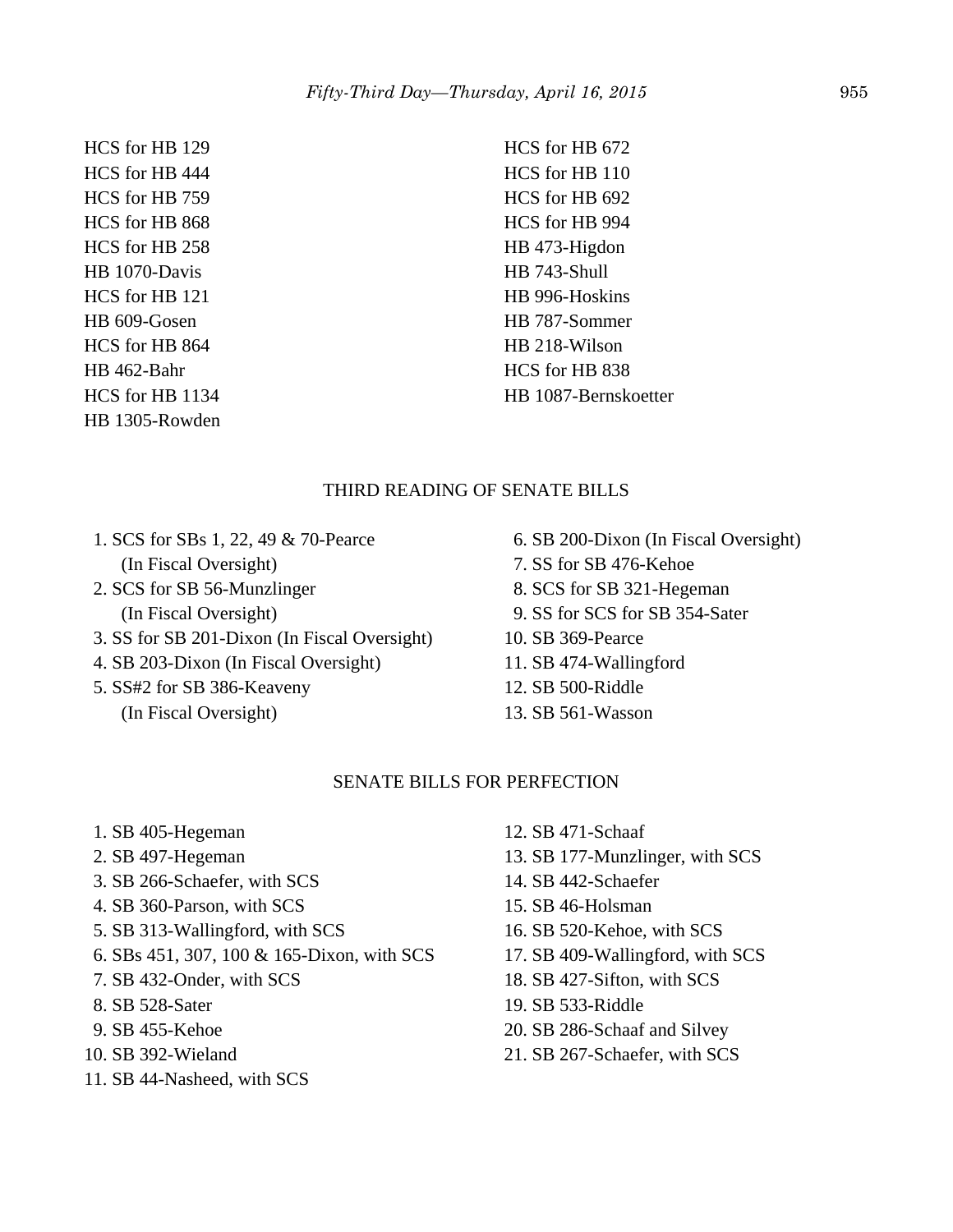#### HOUSE BILLS ON THIRD READING

 1. HB 92-Miller (Kehoe) 2. HB 514-Leara (Schmitt) 3. HB 458-Allen, with SCS (Schmitt) 4. HB 515-Leara (Keaveny) 5. HJR 1-Dugger (Kraus)

6. HB 152-Haahr, with SCS

 7. HB 108-McCaherty 8. HCS for HB 50, with SCS (Parson) 9. HCS for HB 777 (Kraus) 10. HB 556-Wood, with SCS (Wallingford) 11. HB 836-Ross

#### INFORMAL CALENDAR

#### SENATE BILLS FOR PERFECTION

SB 37-Romine, with SCS & SA 1 (pending) SB 53-Schaaf SB 55-Munzlinger SB 59-Dixon SB 69-LeVota, with SCS SB 80-Dixon, with SCS SB 87-Emery, with SCS SB 91-Dixon, with SCS SB 112-Dixon, with SCS SB 142-Romine, with SCS & SS#2 for SCS (pending) SB 145-Pearce, with SCS SB 151-Sater SB 159-Parson SB 167-Schaaf, with SCS SB 199-Dixon, et al, with SCS SB 225-Romine, with SCS SB 227-Emery, with SS (pending) SB 232-Kehoe, with SCS SB 233-Kehoe, with SCS & SA 2 (pending) SB 268-Pearce, with SCS SB 299-Pearce SB 302-Riddle, with SCS (pending) SB 304-Keaveny, with SCS SB 305-Onder SB 314-Wallingford

SBs 331 & 21-Libla, with SCS & SS for SCS (pending) SB 339-Munzlinger, with SS (pending) SB 352-Schaefer SB 358-Kehoe SB 366-Schmitt SB 371-Munzlinger SB 372-Keaveny, with SCS (pending) SB 373-Libla SB 377-Schatz SB 400-Onder SB 416-Wasson SB 420-Schmitt SB 424-Pearce, with SA 1 (pending) SB 433-Dixon and Dempsey SB 452-Schmitt, et al, with SA 1 & point of order (pending) SB 463-Dixon SB 469-Munzlinger SB 481-Onder, with SCS SB 488-Cunningham SB 517-Wasson, with SCS SB 540-Libla, with SS (pending) SB 567-Chappelle-Nadal, et al SJR 7-Richard and Wallingford SJR 12-Onder, with SCS (pending)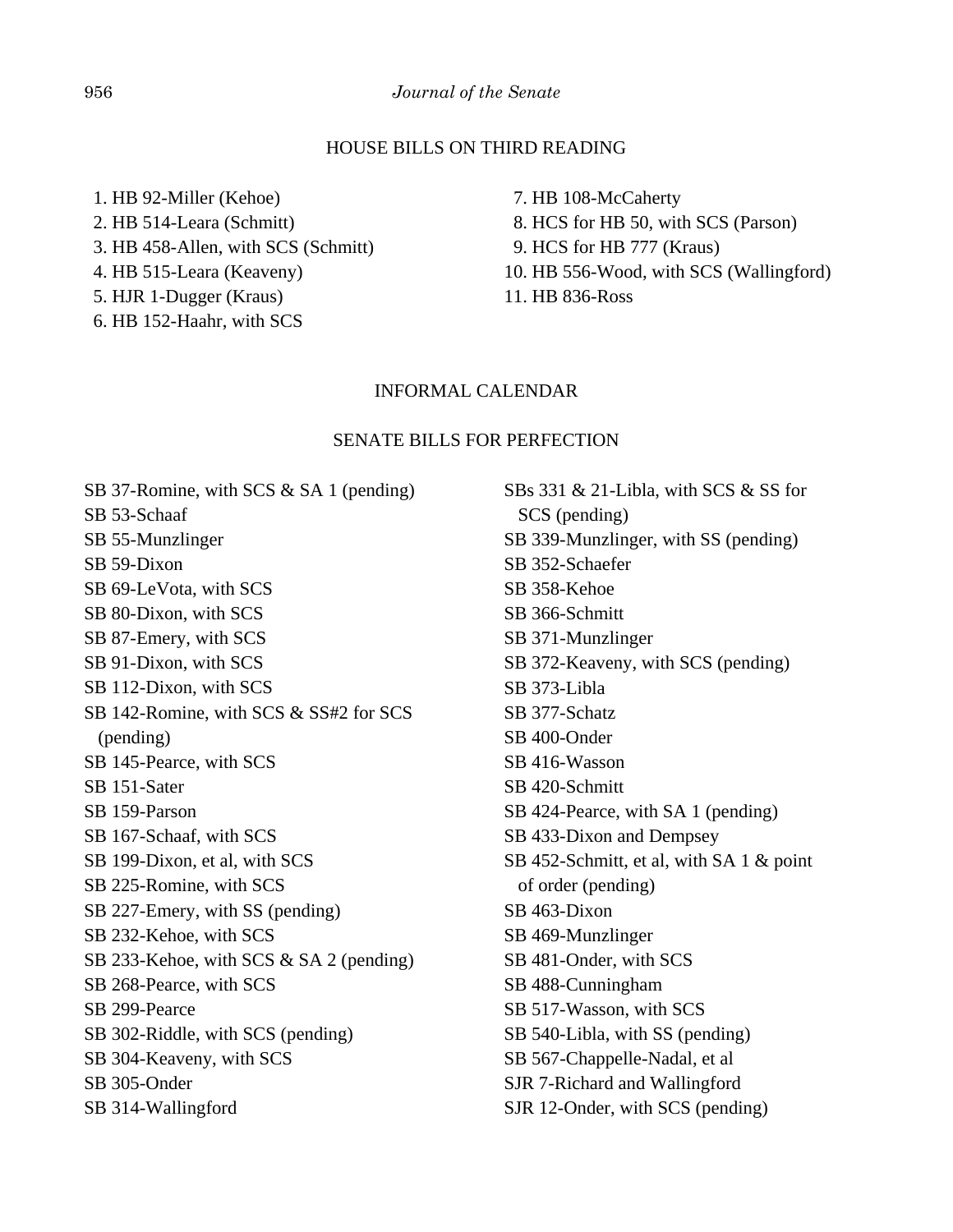## CONSENT CALENDAR

## House Bills

Reported 4/9

HB 125-Black (Romine)

Reported 4/15

| HB 41-Wood, with SCS (Kehoe)      | HB 1116-Rehder                         |
|-----------------------------------|----------------------------------------|
| HB 511-Mathews                    | HB 1119-Redmon                         |
| HB 88-Walton Gray (Walsh)         | HB 979-Dugger (Pearce)                 |
| HB 326-Leara (Kehoe)              | HB 1052-Miller                         |
| HB 361-Spencer (Riddle)           | HB 1098-Crawford, with SCS (Kraus)     |
| HB 400-Peters                     | HB 391-Gosen (Parson)                  |
| HB 402-Phillips (Sater)           | HB 343-Lair, with SCS (Wieland)        |
| HB 403-Phillips, with SCS (Sater) | HB 947-Wiemann, with SCS (Wallingford) |
| HB 404-Phillips (Sater)           | HB 149-Fitzpatrick                     |
| HB 567-Dunn                       | HB 179-Chipman (Brown)                 |
| HB 629-Leara (Silvey)             | HB 269-Miller                          |
| HB 778-Ruth                       | HBs 522, 34, 133, 134, 810, 338 &      |
| HB 859-Dunn                       | 873-Cookson, with SCS (Libla)          |
| HB 861-Fitzwater (49) (Wasson)    | HB 650-Cornejo (Schaefer)              |
| HB 874-Remole (Munzlinger)        | HB 869-Solon (Schatz)                  |

## BILLS IN CONFERENCE AND BILLS CARRYING REQUEST MESSAGES

## In Conference

| SS#2 for SCS for SB 11-Richard, with HA 1, | HCS for HB 6, with SCS (Schaefer)         |
|--------------------------------------------|-------------------------------------------|
| HA 2, as amended, HA 3, as                 | HCS for HB 7, with SCS (Schaefer)         |
| amended $&HA\,4$                           | HCS for HB 8, with SCS (Schaefer)         |
| SS#2 for SCS for SB 24-Sater, with HCS,    | HCS for HB 9, with SCS (Schaefer)         |
| as amended (Senate adopted CCR and         | HCS for HB 10, with SCS (Schaefer)        |
| passed CCS)                                | HCS for HB 11, with SCS, as amended       |
| HCS for HB 2, with SCS (Schaefer)          | (Schaefer)                                |
| HCS for HB 3, with SCS (Schaefer)          | HCS for HB 12, with SS for SCS (Schaefer) |
| HCS for HB 4, with SCS (Schaefer)          | HCS for HB 13, with SCS (Schaefer)        |
| HCS for HB 5, with SCS (Schaefer)          |                                           |